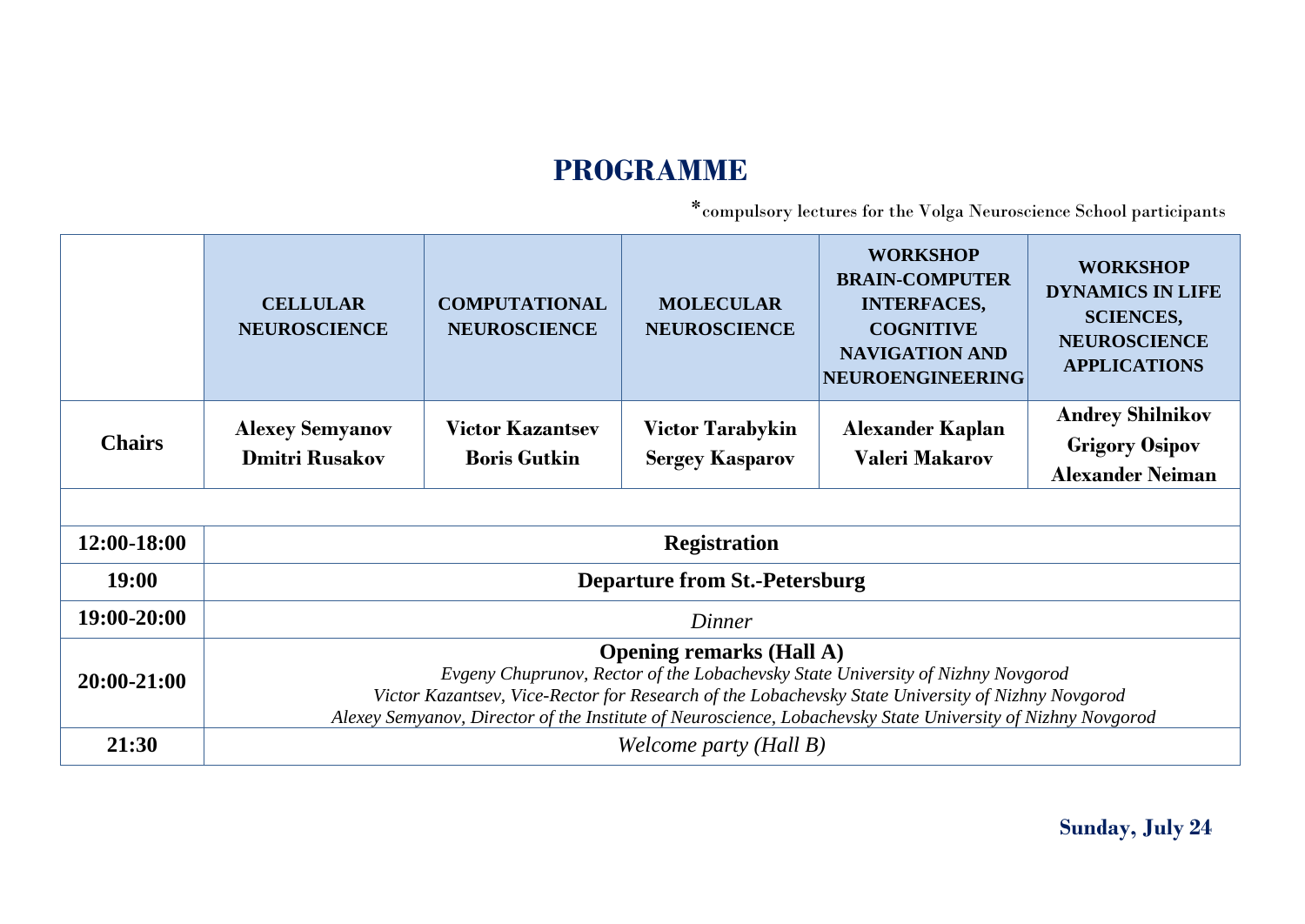| 7:30-8:30   | <b>Breakfast</b>                                                                                                                                                                                                                 |                                                                                                                                                         |                                                                                                                        |  |
|-------------|----------------------------------------------------------------------------------------------------------------------------------------------------------------------------------------------------------------------------------|---------------------------------------------------------------------------------------------------------------------------------------------------------|------------------------------------------------------------------------------------------------------------------------|--|
| 8:00        | <b>Arrival in Valaam</b>                                                                                                                                                                                                         |                                                                                                                                                         |                                                                                                                        |  |
| 8:30-12:00  |                                                                                                                                                                                                                                  | <b>Excursion</b>                                                                                                                                        |                                                                                                                        |  |
| 12:00       |                                                                                                                                                                                                                                  | <b>Departure from Valaam</b>                                                                                                                            |                                                                                                                        |  |
| 13:00-14:30 |                                                                                                                                                                                                                                  | Lunch                                                                                                                                                   |                                                                                                                        |  |
| 14:30-15:20 | <b>Plenary lecture (Hall A)</b><br>* Role of microglial cells in different brain diseases<br>Helmut Kettenmann<br>Max Delbrueck Center for Molecular Medicine (Germany)                                                          |                                                                                                                                                         |                                                                                                                        |  |
| 15:20-16:10 | <i>*Special Lecture (Hall A)</i><br>How to write a better review<br>Sian Lewis<br>Editor-in-Chief of<br>Nature Reviews Neuroscience Journal                                                                                      |                                                                                                                                                         |                                                                                                                        |  |
| 16:10-16:30 |                                                                                                                                                                                                                                  | Coffee break                                                                                                                                            |                                                                                                                        |  |
| 16:30-19:30 | <b>CELLULAR NEUROSCIENCE</b><br>(HALL A)<br>Chairman Kirill Volynski                                                                                                                                                             | <b>MOLECULAR NEUROSCIENCE</b><br>(HALL B)<br>Chairman Victor Tarabykin                                                                                  | <b>COMPUTATIONAL NEUROSCIENCE</b><br>(HALL C)<br>Chairman Misha Tsodyks                                                |  |
| 16:30-17:00 | *Structural plasticity of synaptic<br>environment: A quest into the machinery<br>Dmitri Rusakov,<br>University College London (UK);<br>Institute of Neuroscience, Lobachevsky<br>State University of Nizhny Novgorod<br>(Russia) | Control of cortical progenitor potential<br>by Sonic Hedgehog signaling<br>Samuel Pleasure,<br><b>UCSF</b> Institute for Regeneration Medicine<br>(USA) | Nonlinear dynamics of neural<br>information processing<br>Boris Gutkin,<br>Ecole Normale Superieure, (France)          |  |
| 17:00-17:30 | *Synaptic and extrasynaptic neuron-glia<br><b>interactions</b><br>Alexey Semyanov,<br>Institute of Neuroscience, Lobachevsky                                                                                                     | Dynamic control of neural stem cells<br>Ryoichiro Kageyama,<br>Institute for Virus Research Kyoto<br>University Shogoin-Kawahara (Japan)                | Intelligence in intracellular gene-<br>regulatory networks<br>Alexei Zaikin,<br>UCL (UK), Lobachevsky State University |  |

### **Monday, July 25**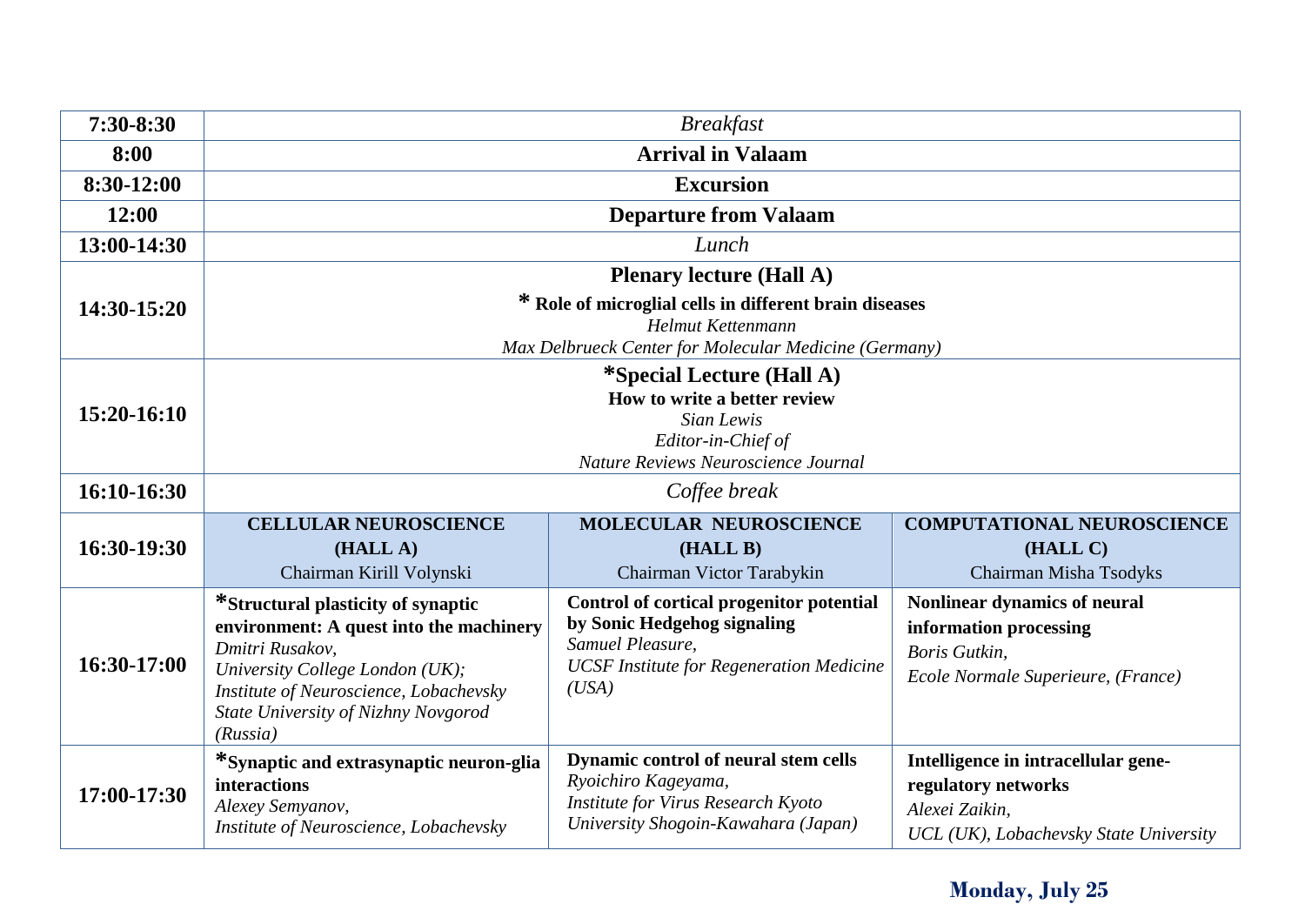|             | State University of Nizhny Novgorod                                                                                                                                                                            |                                                                                                                                                                              | of Nizhny Novgorod (Russia)                                                                                                        |
|-------------|----------------------------------------------------------------------------------------------------------------------------------------------------------------------------------------------------------------|------------------------------------------------------------------------------------------------------------------------------------------------------------------------------|------------------------------------------------------------------------------------------------------------------------------------|
|             | (Russia)                                                                                                                                                                                                       |                                                                                                                                                                              |                                                                                                                                    |
| 17:30-18:00 | <b>Diffusion versus extrusion: mechanisms</b><br>for recovery of neurons from<br>intracellular sodium loads<br>Christine Rose,<br>Institute of Neurobiology, Heinrich Heine<br>University Dusseldorf (Germany) | Dynamic control of neural progenitor<br>fates in the developing neocortex<br>Debra Silver,<br>Duke University School of Medicine,<br>(USA)                                   | Nanophysiology of dendritic spines.<br>David Holcman,<br>Ecole Normale Superieure, (France)                                        |
| 18:00-18:30 |                                                                                                                                                                                                                | Coffee break                                                                                                                                                                 |                                                                                                                                    |
| 18:30-19:00 | Rapid sodium signaling couples<br>glutamate uptake to breakdown of ATP<br>in perivascular astrocyte endfeet<br>Karl Kafitz,<br>Institute of Neurobiology, Heinrich Heine<br>University Dusseldorf (Germany)    | A dynamic unfolded protein response<br>controls cortical neurogenesis<br>Laurent Nguyen,<br>University of Liège (Belgium)                                                    | *Computations with intracellular<br>circuits<br>Michail Ivanchenko,<br>Lobachevsky State University of Nizhny<br>Novgorod (Russia) |
| 19:00-19:30 | *Unraveling the role of astroglial<br>networks in neuronal coordination<br>Nathalie Rouach,<br>College de France (France)                                                                                      | Lack of Diap3 relaxes the spindle<br>checkpoint causing the loss of neural<br>progenitors and microcephaly<br>Fadel TISSIR,<br>Universitécatholique de Louvain,<br>(Belgium) | Hearing: The next level of understanding<br>Ruedi Stoop,<br><b>Institute of Neuroinformatics ETHZ/UZH</b><br>Zürich, (Switzerland) |
| 19:30-20:30 | Dinner                                                                                                                                                                                                         |                                                                                                                                                                              |                                                                                                                                    |
| 20:30-21:00 | Historical Lecture on Russian wooden architecture. Alexey Paevskiy (Hall C)                                                                                                                                    |                                                                                                                                                                              |                                                                                                                                    |
| 21:00-22:00 | Live music (Hall A)                                                                                                                                                                                            |                                                                                                                                                                              |                                                                                                                                    |
| 22:30       | Dance floor open (Hall B)                                                                                                                                                                                      |                                                                                                                                                                              |                                                                                                                                    |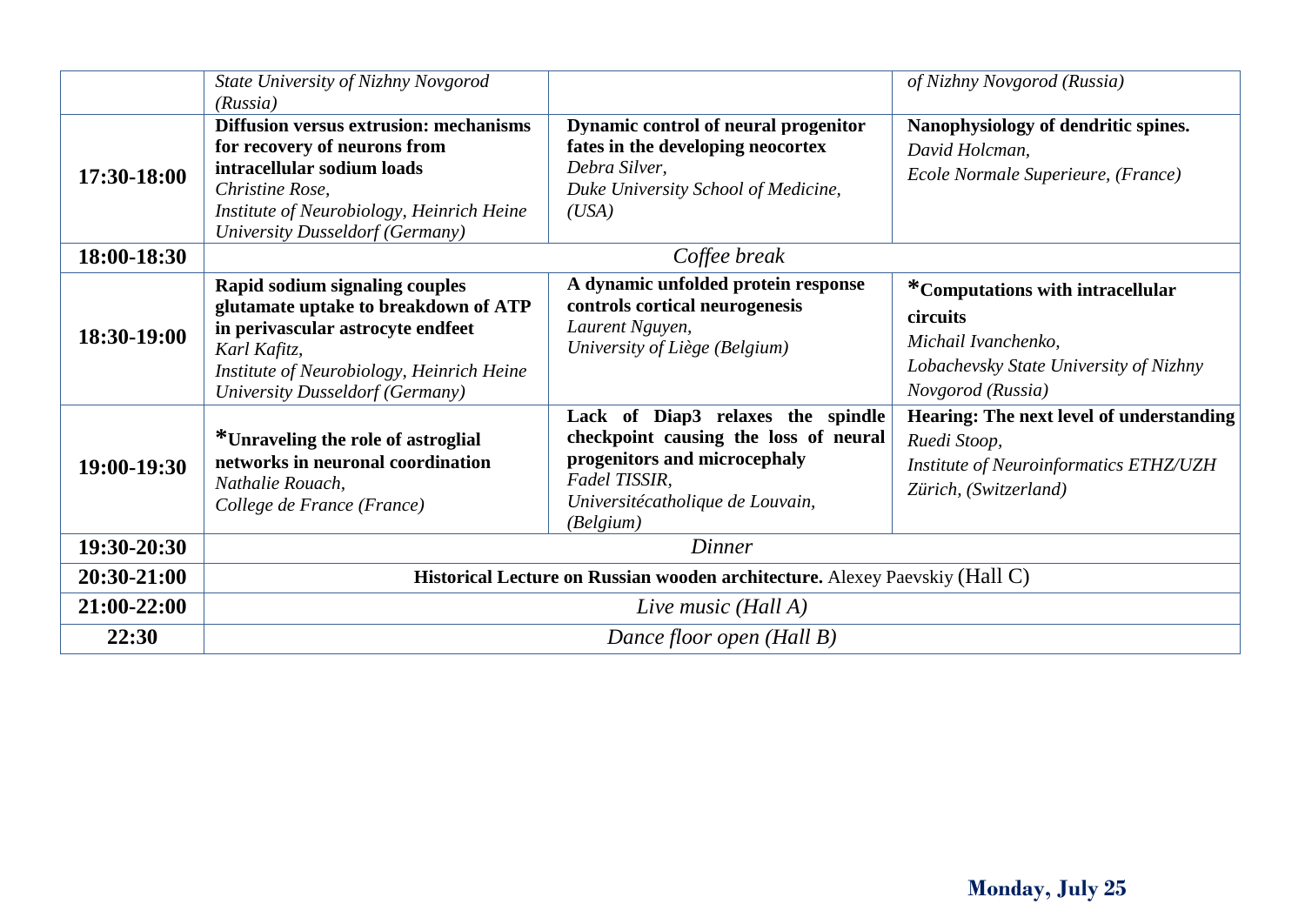| 8:00-9:00   | <b>Breakfast</b>                          |                                                          |                                                                                 |  |  |
|-------------|-------------------------------------------|----------------------------------------------------------|---------------------------------------------------------------------------------|--|--|
|             |                                           | <b>Plenary lecture (Hall A)</b>                          |                                                                                 |  |  |
| $9:00-9:50$ |                                           | *Transcriptional regulation of telencephalic development |                                                                                 |  |  |
|             | John Rubenstein, UCSF (USA)               |                                                          |                                                                                 |  |  |
|             |                                           | <b>Plenary lecture (Hall A)</b>                          |                                                                                 |  |  |
| 9:50-10:40  |                                           | *Synaptic origins of working memory capacity             |                                                                                 |  |  |
|             |                                           | Misha Tsodyks, Weizmann Institute of Science (Israel)    |                                                                                 |  |  |
| 10:40-11:00 |                                           | Coffee break                                             |                                                                                 |  |  |
|             | <b>CELLULAR NEUROSCIENCE</b>              | <b>MOLECULAR NEUROSCIENCE</b>                            | <b>COMPUTATIONAL NEUROSCIENCE</b>                                               |  |  |
| 11:00-13:30 | (HALL A)                                  | (HALL B)                                                 | (HALL C)                                                                        |  |  |
|             | Chairman Alexey Semyanov                  | Chairman Denis Jabaudon                                  | Chairman Boris Gutkin                                                           |  |  |
|             | *Role of astroglial calcium/calcineurin-  | Control of cell fate in the developing                   | Modeling stochastic processes in                                                |  |  |
|             | mediated signaling in Alzheimer's         | cerebral cortex                                          | neurons                                                                         |  |  |
| 11:00-11:30 | disease: in search of potential           | Shubha Tole,                                             | Erik De Schutter,                                                               |  |  |
|             | mechanisms and mediators                  | Tata Institute of Fundamental Research                   | Okinawa Institute of Science and                                                |  |  |
|             | Dmitry Lim,                               | in Mumbai (India)                                        | Technology (Japan)                                                              |  |  |
|             | Università del Piemonte Orientale (Italy) |                                                          |                                                                                 |  |  |
|             | Mechanisms and consequences of            | <b>Evolution of cortical development</b>                 | *Emergence of new dynamical modes                                               |  |  |
|             | neuronal protein SUMOylation in           | Andre Goffinet,                                          | due to extracellular modulation of                                              |  |  |
| 11:30-12:00 | health and disease                        | University of Louvain, (Belgium)                         | neuron network dynamics                                                         |  |  |
|             | Jeremy Henley,                            |                                                          | Victor Kazantsev,                                                               |  |  |
|             | University of Bristol (UK)                |                                                          | Lobachevsky State University of Nizhny                                          |  |  |
|             |                                           |                                                          | Novgorod (Russia)                                                               |  |  |
|             | Extrasynaptic protease, MMP-9 in          | Cortical expansion in the development                    | Coherence enhancement in coupled                                                |  |  |
| 12:00-12:30 | healthy and diseased mind                 | of complex mammalian brains                              | chaotic neurons                                                                 |  |  |
|             | Leszek Kaczmarek,                         | Fumio Matsuzaki, RIKEN Center for                        | Alexander Pisarchik,                                                            |  |  |
|             | Nencki Institute (Poland)                 | Developmental Biology (Japan)                            | Technical University of Madrid (Spain)                                          |  |  |
|             | *Gliocrine Astrocytes in Health and       |                                                          | <b>Multistability and Coherent Dynamics</b>                                     |  |  |
| 12:30-13:00 | <b>Disease</b>                            |                                                          | in Directed Networks of Heterogeneous<br><b>Neural Oscillators with Modular</b> |  |  |
|             | Robert Zorec,                             |                                                          |                                                                                 |  |  |
|             | University of Ljubljana (Slovenia)        |                                                          | <b>Network Topologies</b>                                                       |  |  |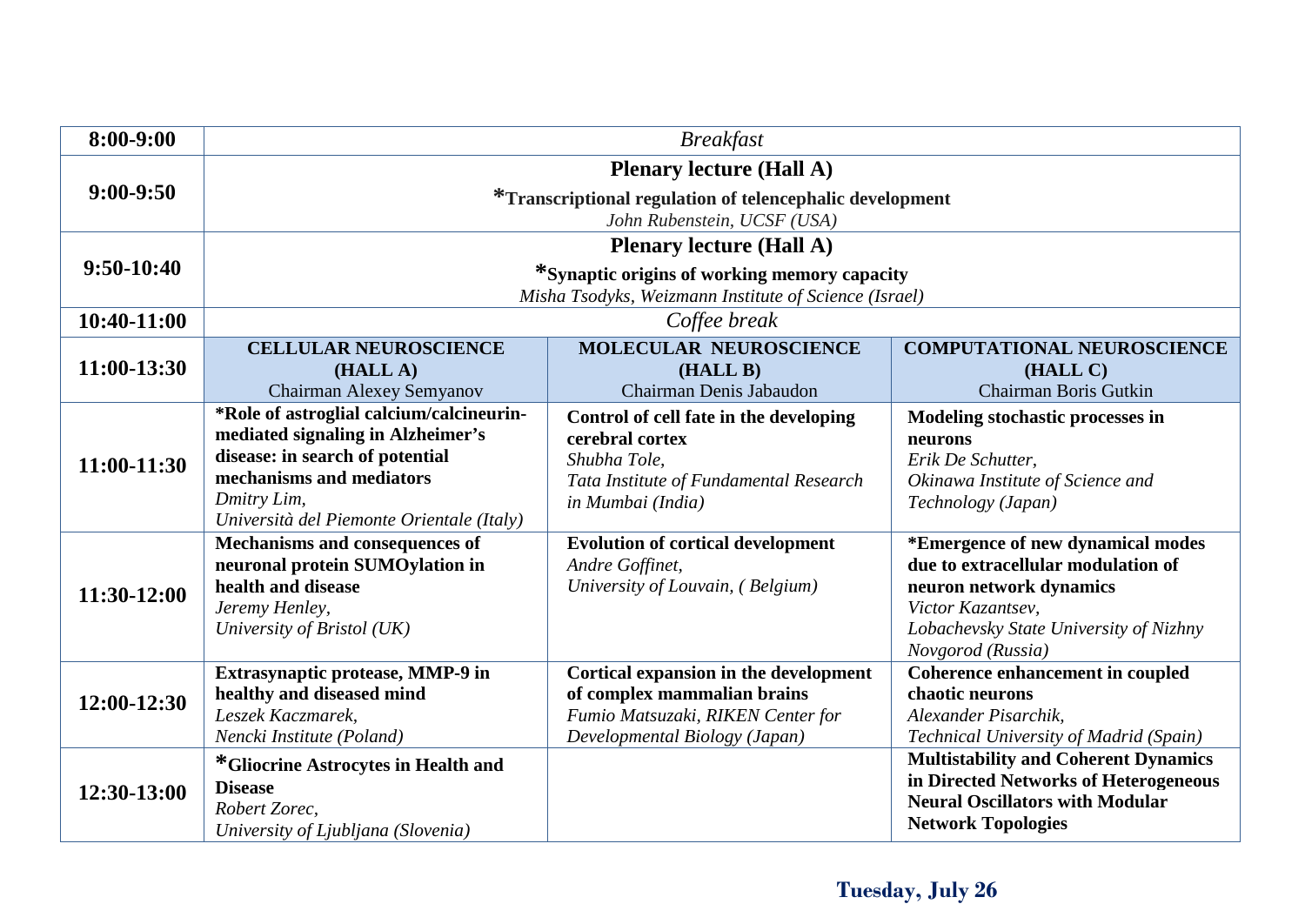|             |                                                                                                                                                                                                        |                                                                                                                                           | Ivan Tyukin,                                                                                                                                                                                                  |  |  |
|-------------|--------------------------------------------------------------------------------------------------------------------------------------------------------------------------------------------------------|-------------------------------------------------------------------------------------------------------------------------------------------|---------------------------------------------------------------------------------------------------------------------------------------------------------------------------------------------------------------|--|--|
| 13:30-15:00 | University of Leicester (UK)<br>Lunch                                                                                                                                                                  |                                                                                                                                           |                                                                                                                                                                                                               |  |  |
|             |                                                                                                                                                                                                        |                                                                                                                                           |                                                                                                                                                                                                               |  |  |
| 15:00-17:30 | <b>CELLULAR NEUROSCIENCE</b><br>(HALL A)<br>Chairman Dmitri Rusakov                                                                                                                                    | <b>MOLECULAR NEUROSCIENCE</b><br>(HALL B)<br>Chairman John Rubenstein                                                                     | <b>COMPUTATIONAL NEUROSCIENCE</b><br>(HALL C)<br><b>Chairman Victor Kazantsev</b>                                                                                                                             |  |  |
| 15:00-15:30 | *The Role of Astrocyte Alterations in<br><b>Early Changes in the Dynamics of</b><br><b>Cultured Cerebellar Networks in health</b><br>and disease<br>Ari Barzilai,<br>Tel Aviv University (Israel)      | Establishing neuronal identity in the<br>cerebral cortex<br>Carina Hanashima,<br><b>RIKEN Center for Developmental Biology</b><br>(Japan) | A model of asynchrones<br>neurotransmitter release<br>Martin Krupa,<br><b>INRIA Paris-Rocquencourt (France)</b>                                                                                               |  |  |
| 15:30-16:00 | *Astrocytes in Huntington's disease:<br>Focus on glutamate uptake activity<br>Rosemarie Grantyn,<br>University Medicine Berlin - Charité<br>(Germany)                                                  | Distinct epigenetic functions of sox2 in<br>self-renewal and differentiation<br>Alexey Terskikh,<br>SBP Medical Discovery Institute (USA) | <b>Competitive learning mechanisms for</b><br>distributed synthetic gene classifiers<br>Oleg Kanakov,<br>Lobachevsky State University of Nizhny<br>Novgorod (Russia)                                          |  |  |
| 16:00-16:30 | A new pathway for presynapse to<br>nucleus communication: potential<br>implications for information storage in<br>the brain<br>Eckart Gundelfinger,<br>Leibniz Institute for Neurobiology<br>(Germany) | Multiplex approach in depressive<br>disorders research<br>Anastasiia Boiko,<br>Mental Health Research Institute (Russia)                  | <b>WORKSHOP DYNAMICS IN LIFE</b><br><b>SCIENCES, NEUROSCIENCE</b><br>(HALL C)<br>Chairman Andrey Shilnikov<br><b>Towards bifurcation theory for</b><br>rhythmogenesis in neural networks<br>Andrey Shilnikov, |  |  |
|             |                                                                                                                                                                                                        |                                                                                                                                           | Georgia State University (USA)                                                                                                                                                                                |  |  |
| 16:30-17:00 | *Homeostatic control of dopamine by<br>astrocytes in the postnatal maturation<br>of the prefrontal cortex<br>Paola Bezzi,<br>University of Lausanne (Switzerland)                                      | Merck Life Science Update: genomic and<br>proteomic aspects in neuroscience<br>research<br>Marina Prokhorova,<br>Merck                    | <b>Mechanical and electrical oscillations</b><br>and their role in sensory hair cells<br>Alexander Neiman,<br>Ohio State University (USA)                                                                     |  |  |
| 17:00       | <b>Arrival in Kizhi</b>                                                                                                                                                                                |                                                                                                                                           |                                                                                                                                                                                                               |  |  |
| 17:15-20:15 | <b>Excursion</b>                                                                                                                                                                                       |                                                                                                                                           |                                                                                                                                                                                                               |  |  |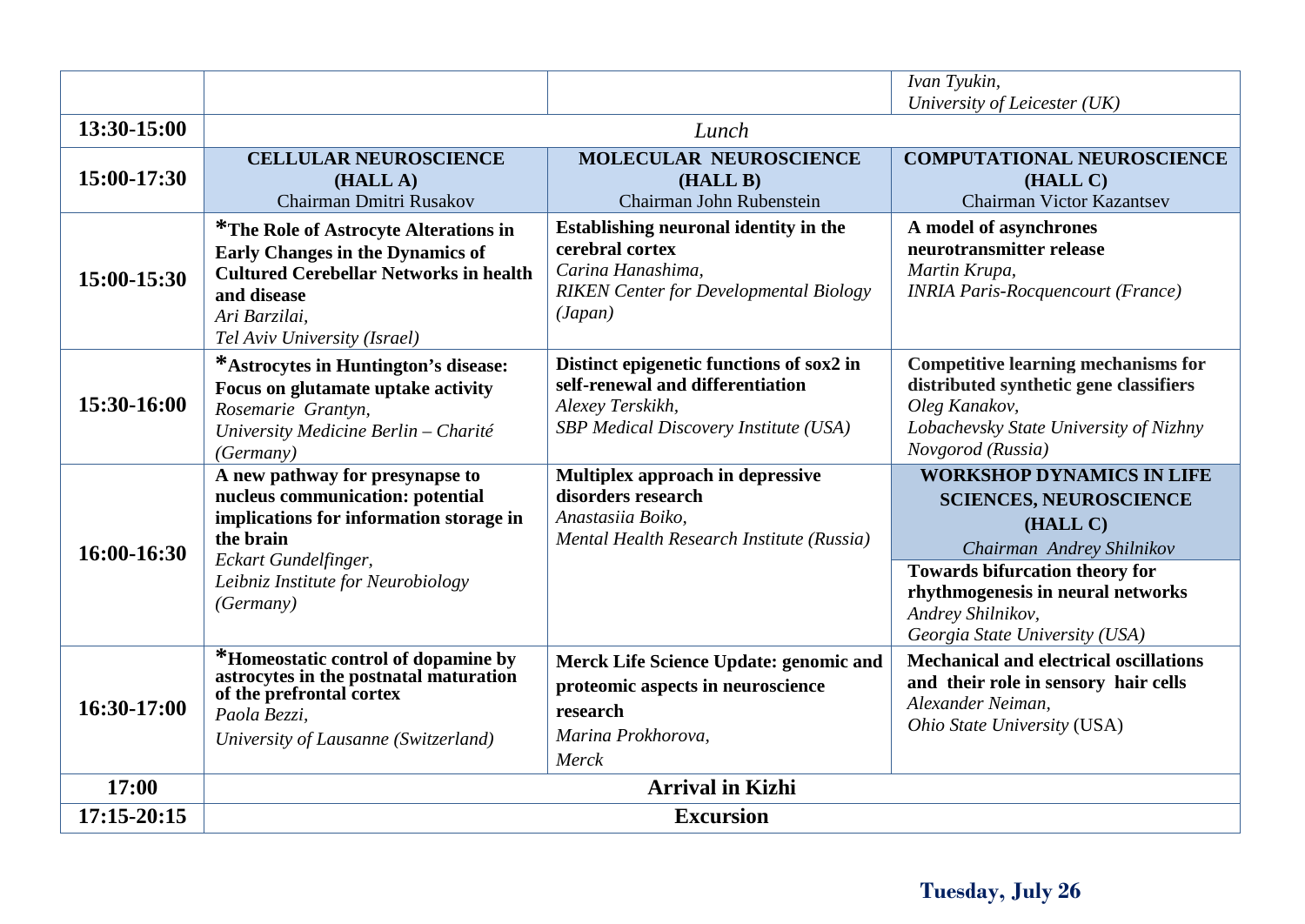| 20:30-21:30 | Dinner                                            |
|-------------|---------------------------------------------------|
| 21:00       | <b>Departure from Kizhi</b>                       |
| 21:30-22:30 | <b>Poster Session I</b> (Hall B)                  |
| 22:30       | Dance floor open $(Hall B) / Live music (Hall A)$ |

**Wednesday, July 27**

| 8:00          | <b>Arrival in Vytegra</b>                                                                                                                                                        |                                                                                                                                                                                       |                                                                                                                                                                |  |
|---------------|----------------------------------------------------------------------------------------------------------------------------------------------------------------------------------|---------------------------------------------------------------------------------------------------------------------------------------------------------------------------------------|----------------------------------------------------------------------------------------------------------------------------------------------------------------|--|
| $8:00 - 9:00$ | <b>Breakfast</b>                                                                                                                                                                 |                                                                                                                                                                                       |                                                                                                                                                                |  |
| $9:00-12:00$  |                                                                                                                                                                                  | <b>Excursion</b>                                                                                                                                                                      |                                                                                                                                                                |  |
| 12:30-13:30   | <b>Plenary lecture (Hall A)</b><br>*All-optical interrogation of neural circuits<br>Michael Hausser,<br>Wolfson Institute for Biomedical Research University College London (UK) |                                                                                                                                                                                       |                                                                                                                                                                |  |
| 13:00         |                                                                                                                                                                                  | <b>Departure from Vytegra</b>                                                                                                                                                         |                                                                                                                                                                |  |
| 13:30-15:00   |                                                                                                                                                                                  | Lunch                                                                                                                                                                                 |                                                                                                                                                                |  |
| 15:00-16:30   | <b>CELLULAR NEUROSCIENCE</b><br>(HALL A)<br><b>Chairman Robert Zorec</b>                                                                                                         | <b>MOLECULAR NEUROSCIENCE</b><br>(HALL B)<br><b>Chairman Samuel Pleasure</b>                                                                                                          | <b>WORKSHOP DYNAMICS IN LIFE</b><br><b>SCIENCES, NEUROSCIENCE (HALL C)</b><br>Chairman Prodyot Kumar Roy,<br>Emeritus scientist                                |  |
| 15:00-15:30   | <b>Linking AMPA receptor nanoscale</b><br>organization and function at excitatory<br>synapses<br>Daniel Choquet,<br>Université de Bordeaux (France)                              | *Cell fate in the neocortex: Can we<br>change it?<br>Victor Tarabykin,<br>Universitätsmedizin Berlin Charité<br>(German), Lobachevsky State University<br>of Nizhny Novgorod (Russia) | <b>Optimal Extraction of Collective</b><br><b>Rhythmicity from Unreliable EEG</b><br><b>Channels</b><br>Justus Schwabedal,<br><b>MPI PKS Dresden (Germany)</b> |  |
| 15:30-16:00   | Role of synaptic plasticity in AMPA<br>receptor intracellular trafficking<br>Françoise Coussen,<br>Université de Bordeaux (France)                                               | Becoming a new neuron in the cerebral<br>cortex<br>Denis Jabaudon,<br>Université de Genève (Suisse)                                                                                   | <i>*</i> Transient and periodic spatiotemporal<br>structures in a reaction-diffusion-<br>mechanics system<br>Grigory Osipov,                                   |  |

### **Wednesday, July 27**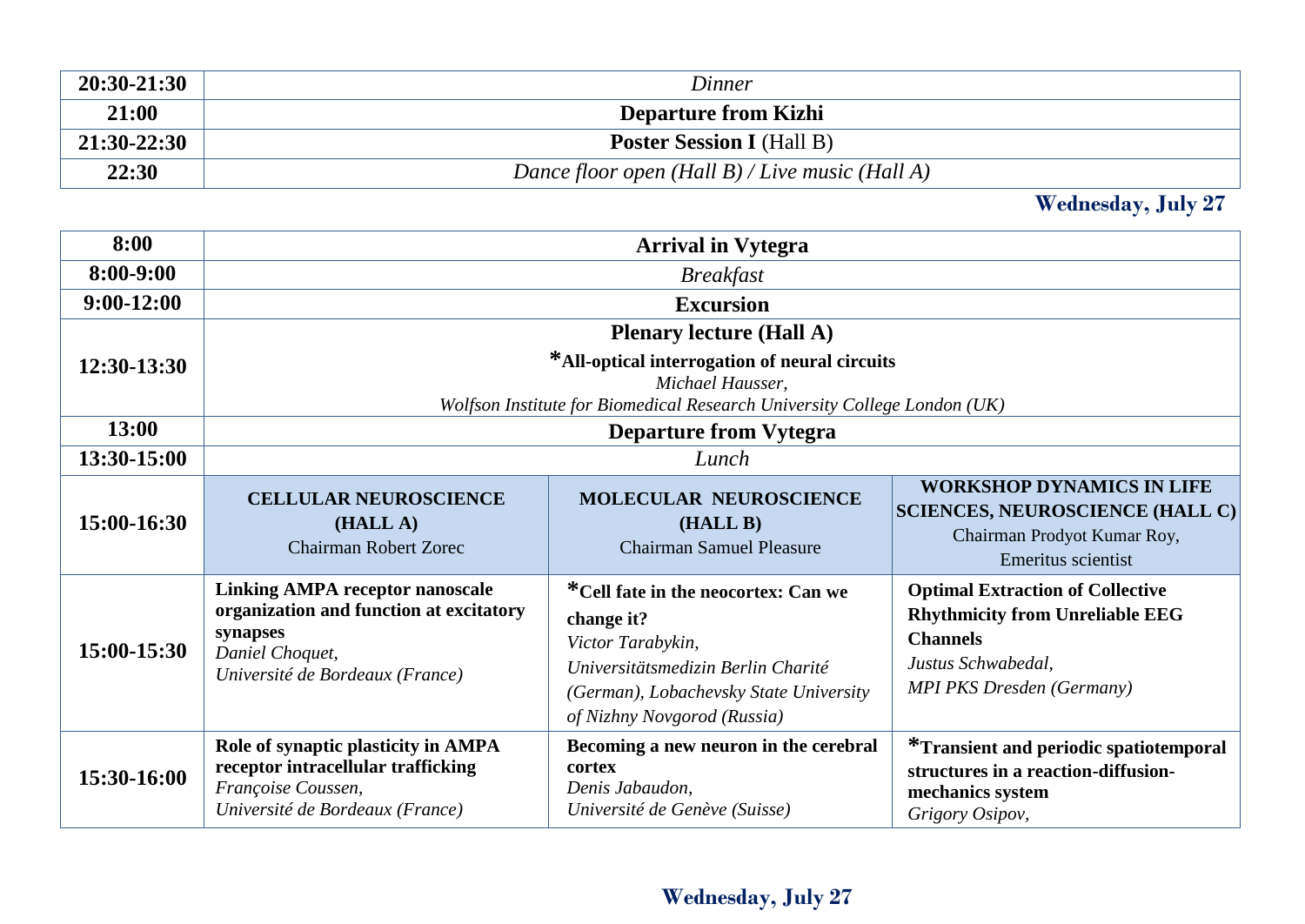|             |                                                                                                                                                                  |                                                                                                                                                                                                | Lobachevsky State University (Russia)                                                                                                                                                                                           |
|-------------|------------------------------------------------------------------------------------------------------------------------------------------------------------------|------------------------------------------------------------------------------------------------------------------------------------------------------------------------------------------------|---------------------------------------------------------------------------------------------------------------------------------------------------------------------------------------------------------------------------------|
|             | Orphan G-protein coupled receptors on<br>astrocytes as potential targets for glio-                                                                               |                                                                                                                                                                                                | <b>Extreme events in bursting neurons</b><br>Syamal Kumar Dana, Emeritus Scientist,                                                                                                                                             |
| 16:00-16:30 | and neuro-protection<br>Teschemacher Anja Gabriele,<br>University of Bristol (UK)                                                                                |                                                                                                                                                                                                | CSIR-Indian Institute of Chemical Biology<br>(India)                                                                                                                                                                            |
| 16:30-17:00 |                                                                                                                                                                  | Coffee break                                                                                                                                                                                   |                                                                                                                                                                                                                                 |
|             | <b>CELLULAR NEUROSCIENCE</b>                                                                                                                                     | <b>MOLECULAR NEUROSCIENCE</b>                                                                                                                                                                  | <b>WORKSHOP DYNAMICS IN LIFE</b>                                                                                                                                                                                                |
| 17:00-19:00 | (HALL A)                                                                                                                                                         | (HALL B)                                                                                                                                                                                       | <b>SCIENCES, NEUROSCIENCE (HALL C)</b>                                                                                                                                                                                          |
|             | Chairman Paola Bezzi                                                                                                                                             | <b>Chairman Samuel Pleasure</b>                                                                                                                                                                | Chairman Andrey Shilnikov                                                                                                                                                                                                       |
| 17:00-17:30 | Space and time shape the functions of the<br>NMDA receptor coagonists in the<br>hippocampus<br>Jean-Pierre Mothet,<br>Aix Marseille University (France)          | The suppressors of cytokine signalling<br>SOCS6 and SOCS7 are essential for<br>cortical layering and reelin signaling<br>Anne Kathrin Voss,<br>Walter and Eliza Hall Institute,<br>(Australia) | Chimeralike states in network of<br>oscillators<br>Prodyot Kumar Roy, Emeritus Scientist,<br>Presidency University (India)                                                                                                      |
| 17:30-18:00 | <b>Astrocytic GABA transporter activity</b><br>modulates excitatory neurotransmission<br>in the hippocampus<br>Matthew Walker,<br>University College London (UK) | Molecular mechanisms underlying<br>area-specific circuit formation in the<br>mouse neocortex<br>Michele Studer,<br>Institute of Biology Valrose (France)                                       | Decision-making model and<br>experimental study of the influence of<br>stochastic processes on cognitive brain<br>ability<br>Anastasiya Runnova,<br>Saratov State University (Russia)                                           |
| 18:00-18:30 | *Effects of thyroid hormones in neuron-<br>glia interaction.<br>Mami Noda,<br>Kyushu University (Japan)                                                          |                                                                                                                                                                                                | <b>Chaos &amp; Biological Information</b><br>Processing: Coarse-Graining, Rough<br><b>Set Approximations and Quantum</b><br><b>Cognition in Decision Making.</b><br>Vasileos Basios,<br>Universite Libre de Bruxelles (Belgium) |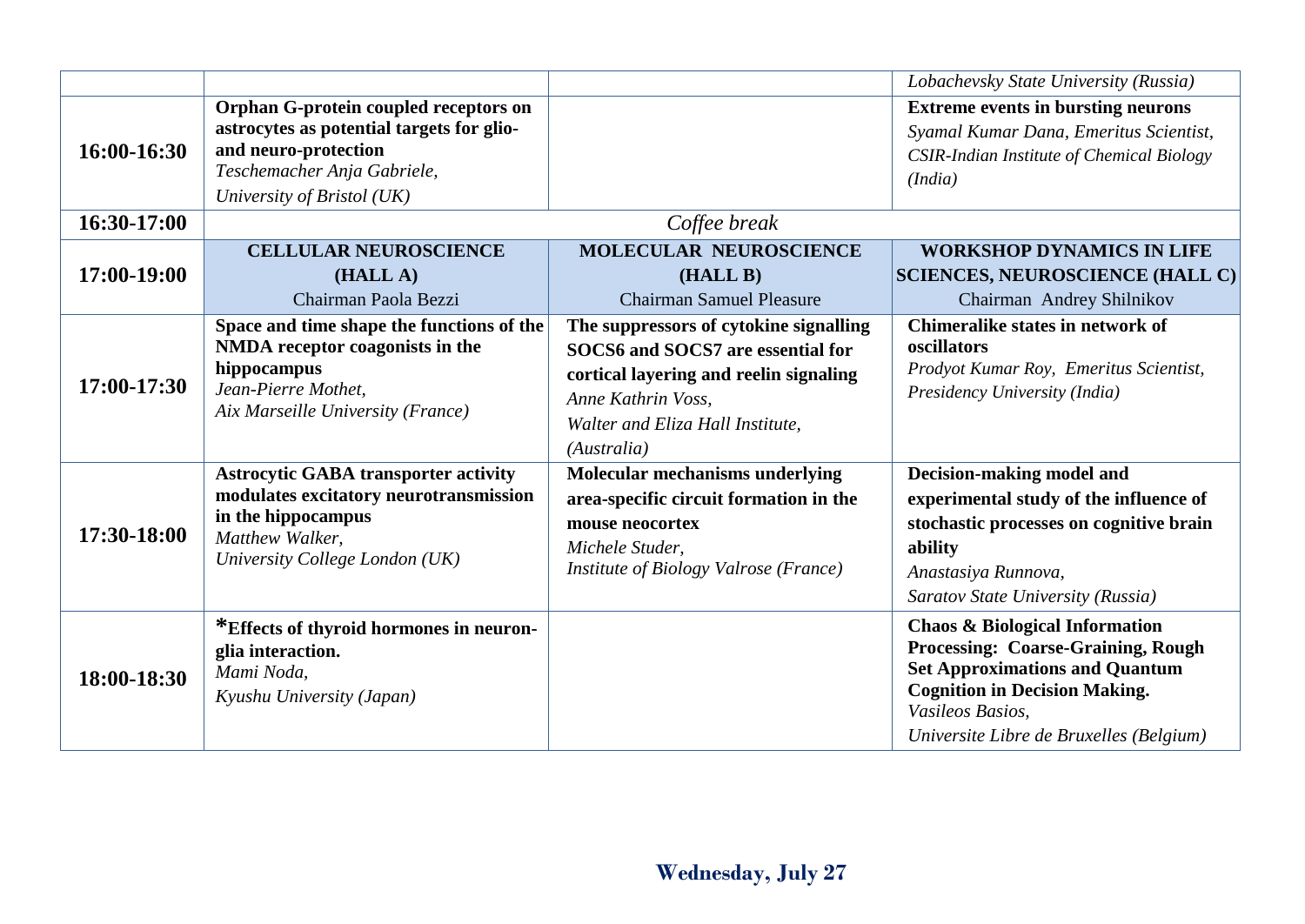| 18:30-19:00     | <b>Calcineurin Inhibition Attenuates</b><br><b>Function of the Neuronal Potassium-</b><br><b>Chloride Cotransporter</b><br>Kerim Mutig,<br>Charité Medical University (Germany) |  | *Active Wireless Networks for<br><b>Experimental Study in Neuroscience</b><br>Alexandr Dmitriev,<br>Kotelnikov Institute of RAS (Russia) |
|-----------------|---------------------------------------------------------------------------------------------------------------------------------------------------------------------------------|--|------------------------------------------------------------------------------------------------------------------------------------------|
| 19:00-20:00     | Dinner                                                                                                                                                                          |  |                                                                                                                                          |
| $20:00 - 20:30$ | Sky Come Closer: Solar System Last Years Exploring. Alexey Paevskiy (Hall C)                                                                                                    |  |                                                                                                                                          |
| $20:30-22:00$   | <b>Poster Session II</b> (Hall B)                                                                                                                                               |  |                                                                                                                                          |
| 22:00           | Live music (Hall A)                                                                                                                                                             |  |                                                                                                                                          |

### **Thursday, July 28**

| $7:00 - 8:00$ | <b>Breakfast</b>                                                                                                                           |                                                                             |                                                                                                                                                                                                               |  |
|---------------|--------------------------------------------------------------------------------------------------------------------------------------------|-----------------------------------------------------------------------------|---------------------------------------------------------------------------------------------------------------------------------------------------------------------------------------------------------------|--|
| 08:00         | <b>Arrival in Goritsy</b>                                                                                                                  |                                                                             |                                                                                                                                                                                                               |  |
| 8:00-10:00    | <b>Bus tour</b>                                                                                                                            |                                                                             |                                                                                                                                                                                                               |  |
| $10:30-13:40$ | <b>CELLULAR NEUROSCIENCE</b><br>(HALL A)<br><b>Chairman Matthew Walker</b>                                                                 | <b>MOLECULAR NEUROSCIENCE</b><br>(HALL B)<br><b>Chairman Franck Polleux</b> | <b>WORKSHOP DYNAMICS IN LIFE</b><br><b>SCIENCES, NEUROSCIENCE(HALL C)</b><br>Chairman Alexander Neiman                                                                                                        |  |
| 10:30-11:00   | <b>Generation of multi-innervated</b><br>dendritic spines in memory formation<br>in ageing<br>Michael Stewart,<br>The Open University (UK) |                                                                             | *Frequency and hemispheric<br>specialization of brain activity in<br>convergent and divergent thinking: the<br>intelligence effect<br>Olga Razumnikova,<br>Novosibirsk State Technical University<br>(Russia) |  |
| 11:00-11:30   | <sup>*</sup> Morphological changes in synapses<br>during memory formation in ageing<br>Igor Kraev,<br>The Open University (UK)             |                                                                             | Quantification of fast presynaptic $Ca^{2+}$<br>kinetics using non-stationary single<br>compartment model<br>Yulia Timofeeva,                                                                                 |  |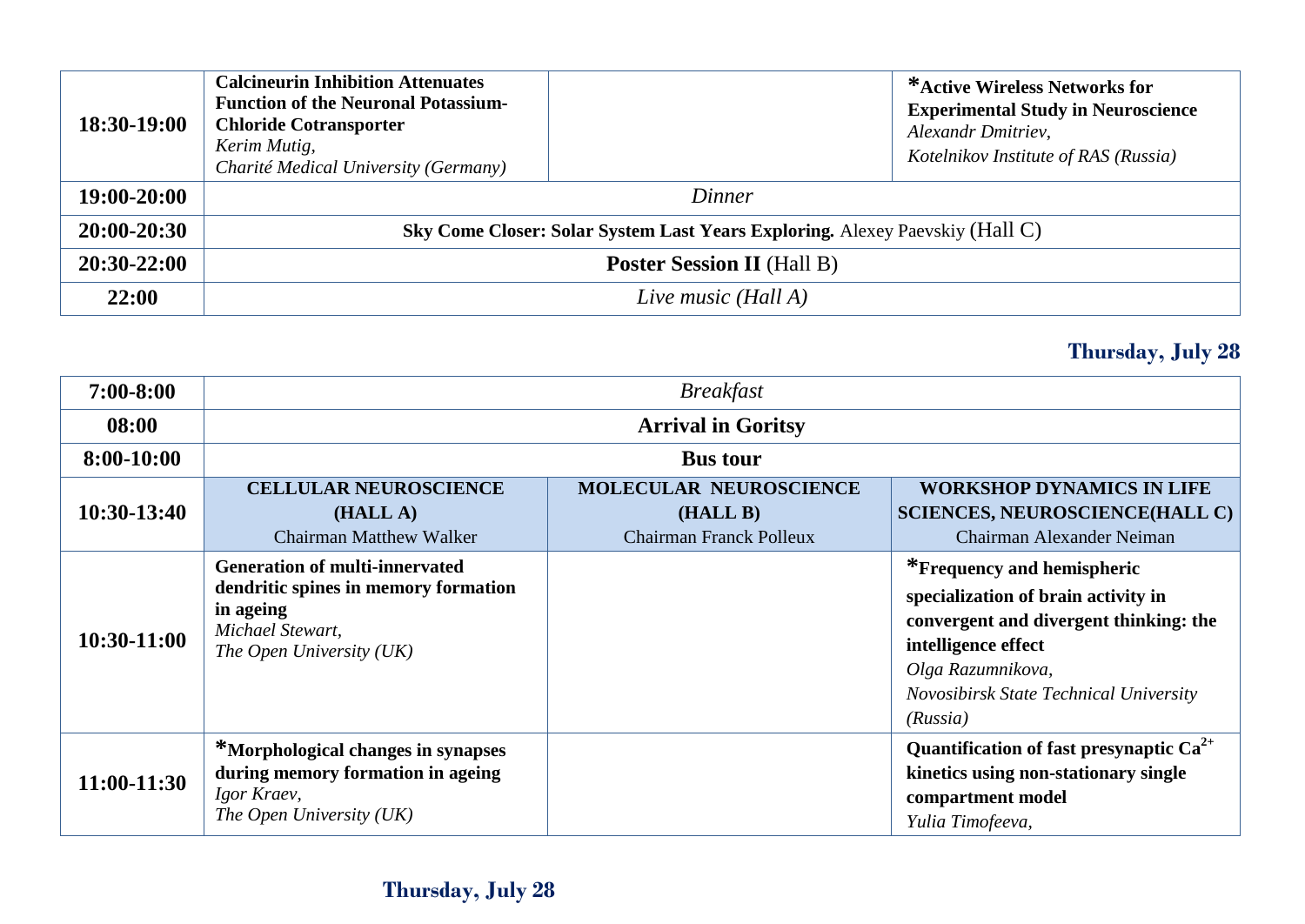|             |                                                 |                                         | University of Warwick (UK)                                                 |
|-------------|-------------------------------------------------|-----------------------------------------|----------------------------------------------------------------------------|
|             | <b>Signal transduction underlying</b>           |                                         | <b>Temporal correlations in neuronal</b>                                   |
|             | structural plasticity of dendritic spines       |                                         | spikes induced by noise and periodic                                       |
| 11:30-12:00 | Ryohei Yasuda,                                  |                                         | forcing                                                                    |
|             | Max Planck Florida Institute for                |                                         | Cristina Masoller,                                                         |
|             | Neuroscience (USA)                              |                                         | Universitat Politecnica de Catalunya                                       |
|             |                                                 |                                         | (Spain)                                                                    |
| 12:00       |                                                 | <b>Departure from Goritsy</b>           |                                                                            |
| 12:00-12:30 |                                                 | Coffee break                            |                                                                            |
|             | Optical quantal analysis of glutamate           | Primary cilia modulates neuronal        | <b>Modelling noise-induced escape</b>                                      |
|             | release                                         | connectivity                            | problems in networks                                                       |
| 12:30-13:00 | Thomas G. Oertner,                              | Eva Anton,                              | Jennifer Lynn Creaser,                                                     |
|             | Institute for Synaptic Physiology, Center       | University of North Carolina at Chapel  | University of Exeter (UK)                                                  |
|             | for Molecular Neurobiology Hamburg<br>(Germany) | Hill School of Medicine (USA)           |                                                                            |
|             | *Experimental and modeling                      | TAF8 is essential for transcriptional   | Spike-adding in parabolic bursting: the                                    |
|             | approaches to studying ion channel              | fidelity and cell survival in the       | role of folded-saddle canards                                              |
|             | function in small presynaptic terminals         | cerebral cortex during embryogenesis    | Mathieu Desroches,                                                         |
| 13:00-13:30 | in health and disease                           | Tim Thomas,                             | Inria, Sophia Antipolis - Méditerranée                                     |
|             | Kirill Volynski,                                | Walter and Eliza Hall Institute,        | (France)                                                                   |
|             | UCL Institute of Neurology (UK)                 | (Australia)                             |                                                                            |
|             | Spontaneous neurotransmitter release            | In Vivo knockdown of basal forebrain    | On the dynamics of some small                                              |
|             | and synaptic plasticity                         | p75 neurotrophinreceptor stimulates the | hypercycles with short-circuits                                            |
| 13:30-14:00 | Elena Nosyreva,                                 | cholinergic septo-hippocampal system in | Tomás Lázaro,                                                              |
|             | UT Southwestern Medical Center (USA)            | mature animals<br>Graham L Barrett,     | Universitat Politecnica de Catalunya                                       |
|             |                                                 | University of Melbourne (Australia)     | (Spain)                                                                    |
| 14:00-15:00 |                                                 | Lunch                                   |                                                                            |
|             |                                                 | <b>MOLECULAR NEUROSCIENCE</b>           |                                                                            |
| 15:00-16:30 | <b>CELLULAR NEUROSCIENCE</b><br>(HALL A)        |                                         | <b>WORKSHOP DYNAMICS IN LIFE</b><br><b>SCIENCES, NEUROSCIENCE (HALL C)</b> |
|             | Chairman Igor Kraev                             | (HALL B)                                | <b>Chairman Grigory Osipov</b>                                             |
|             |                                                 | Chairman Sergey Kasparov                |                                                                            |
| 15:00-15:30 | *Offline effects of single and paired           |                                         | Distributed delay differential equation<br>models in laser dynamics        |
|             |                                                 |                                         |                                                                            |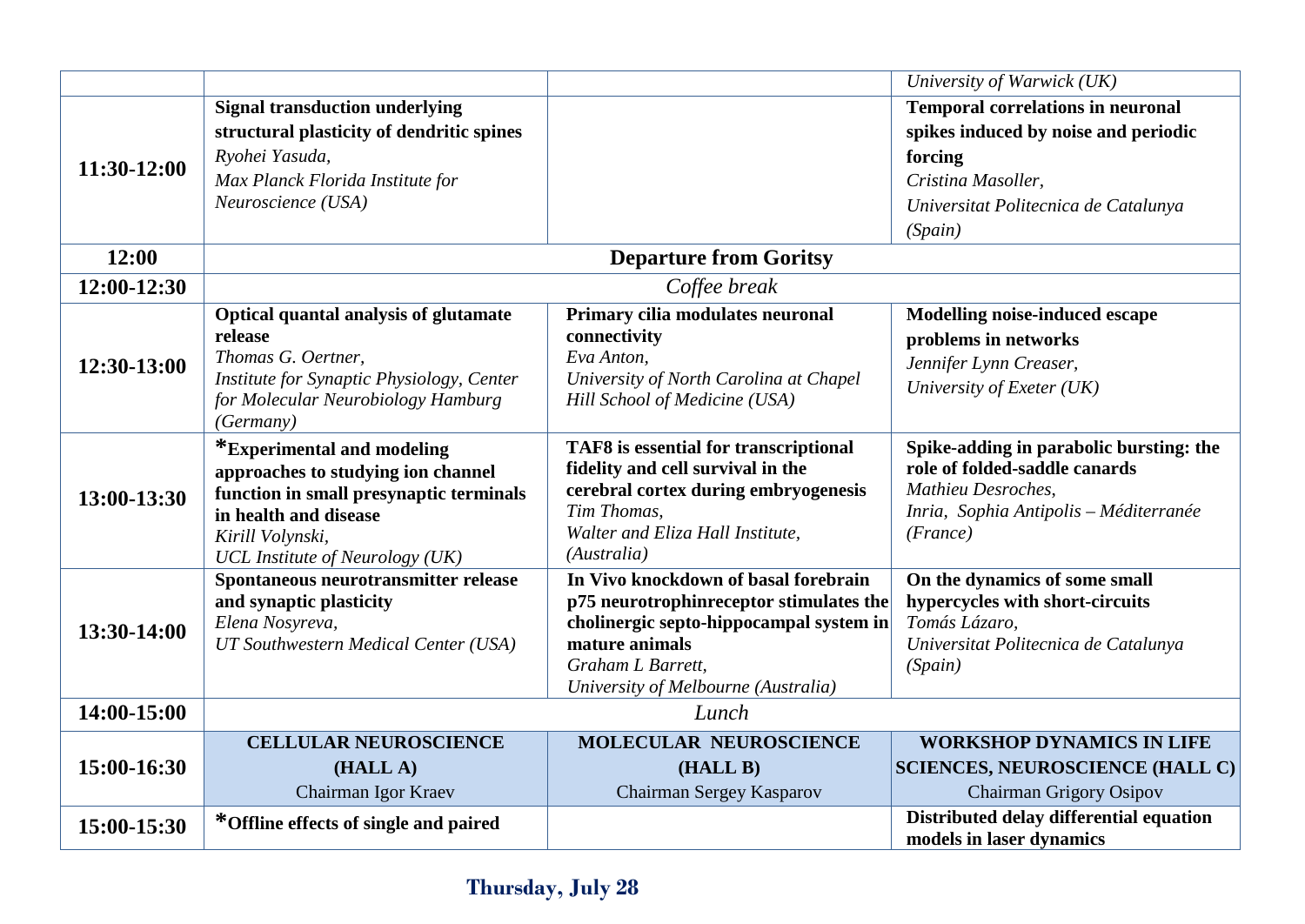|             | pulse TMS<br>Evgeny Blagoveschensky,<br>Institute of Translational Biomedicine,                                                                                                                            |                                                                                                                                                                                                | Andrey Vladimirov,<br>Weierstrass Institute (Germany)                                                                                                                                                                                                  |
|-------------|------------------------------------------------------------------------------------------------------------------------------------------------------------------------------------------------------------|------------------------------------------------------------------------------------------------------------------------------------------------------------------------------------------------|--------------------------------------------------------------------------------------------------------------------------------------------------------------------------------------------------------------------------------------------------------|
| 15:30-16:00 | St. Petersburg State University (Russia)<br>Molecular changes in penumbra after<br>focal photothrombotic stroke in the rat<br>cerebral cortex<br>Anatoly Uzdensky,<br>Southern Federal University (Russia) | Novel signaling pathways underlying<br>the effects of mitochondria on<br>neuronal morphogenesis and synaptic<br>function<br>Franck Polleux,<br>Columbia University Morningside<br>Campus (USA) |                                                                                                                                                                                                                                                        |
|             | Cell protective and trophic properties<br>of GDNF and its derivatives<br>Galina Pavlova,                                                                                                                   | Defining the role of ciliary proteins<br><b>BBS</b> (Bardet-Biedl syndrome) in<br>neuroplasticity                                                                                              | <b>WORKSHOP BRAIN-COMPUTER</b><br><b>INTERFACES (HALL C)</b><br>Chairman Mikhail Lebedev                                                                                                                                                               |
| 16:00-16:30 | Federal State Budget Institution of<br>Sciences Institute of Gene Biology<br>(Russia)                                                                                                                      | Sophia Christou-Savina,<br>London's Global University, (GB)                                                                                                                                    | <sup>*</sup> The Control Human Phantom Fingers<br>by Means of P300 Brain-Computer<br><b>Interface for Neurorehabilitation</b><br>Alexander Kaplan,<br>Moscow State University (Russia),<br>Lobachevsky State University of Nizhny<br>Novgorod (Russia) |
| 16:30-17:00 |                                                                                                                                                                                                            | Coffee break                                                                                                                                                                                   |                                                                                                                                                                                                                                                        |
| 17:00-19:00 | <b>CELLULAR NEUROSCIENCE</b><br>(HALL A)                                                                                                                                                                   | <b>MOLECULAR NEUROSCIENCE</b><br>(HALL B)<br>Chairman Sergey Kasparov                                                                                                                          | <b>WORKSHOP BRAIN-COMPUTER</b><br><b>INTERFACES (HALL C)</b><br>Chairman Mikhail Lebedev                                                                                                                                                               |
| 17:00-17:30 |                                                                                                                                                                                                            | <b>Transcriptional control of neocortical</b><br>pyramidal neuron differentiation and<br>axonal growth by Neurod1/2/6<br>Ingo Bormuth,<br>Charité Universitätsmedizin Berlin,<br>(Germany)     | <b>Multidimensional Dynamic Chaos in</b><br><b>Cerebellum</b><br>Witali Dunin-Barkowski,<br>Scientific research institute for system<br>analysis, Russian Academy of Sciences,<br>Moscow (Russia)                                                      |
| 17:30-18:00 |                                                                                                                                                                                                            | Shaping the dendritic tree: the role of<br><b>ARHGAP33</b> in neocortical<br>development and disease<br>Marta Rosário,                                                                         | <b>Fixation-based eye-brain-computer</b><br>interfaces: Approaching a better<br>human-computer symbiosis<br>Sergei Shishkin,                                                                                                                           |

### **Thursday, July 28**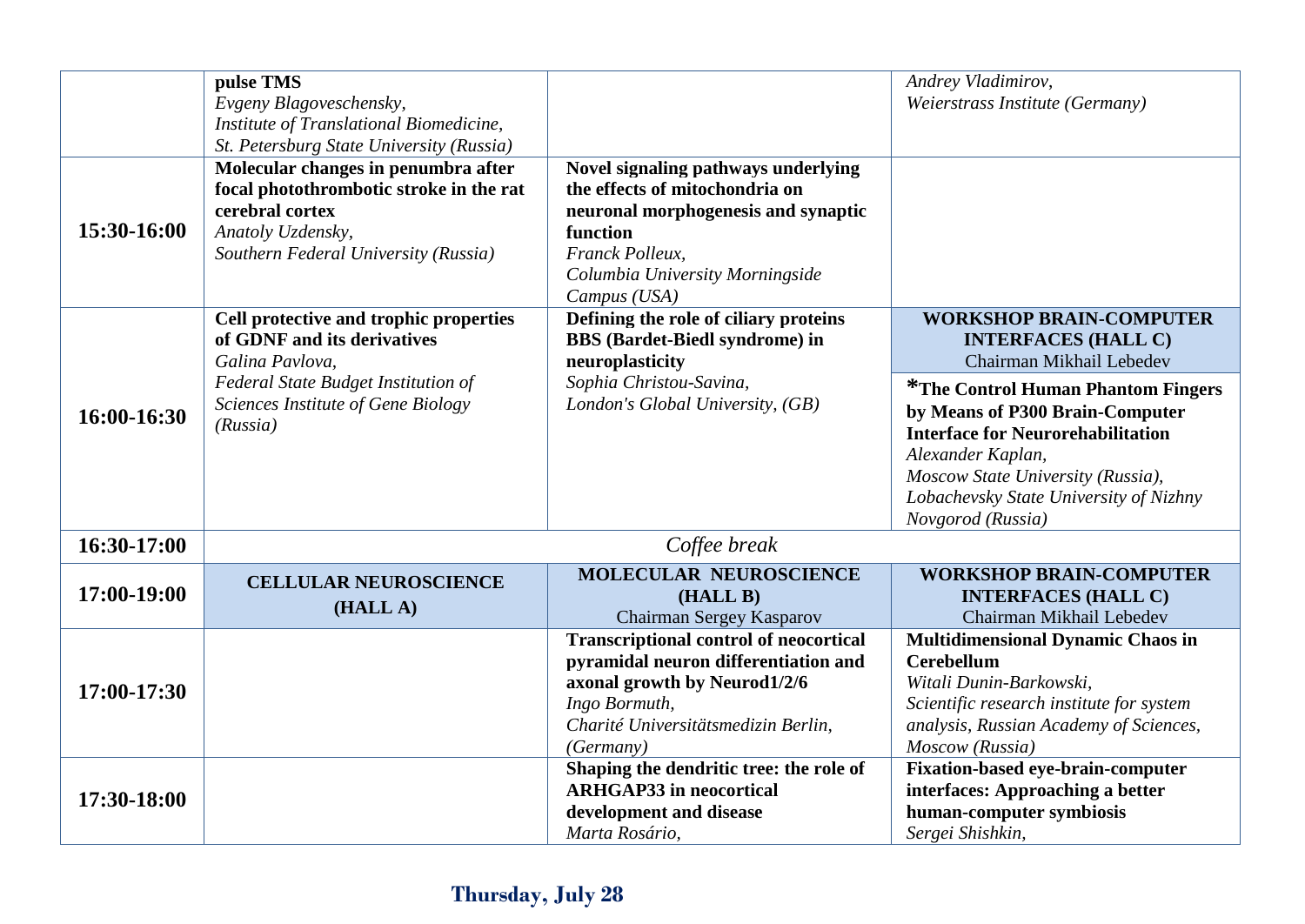|               | Charité Universitätsmedizin Berlin,<br><i>(Germany)</i>                                                                                                        | NRC Kurchatov Institute (Russia)                                                                                                  |  |  |
|---------------|----------------------------------------------------------------------------------------------------------------------------------------------------------------|-----------------------------------------------------------------------------------------------------------------------------------|--|--|
| 18:00-18:30   | Role of the oligodendrocyte lineage in<br>acute CNS trauma<br>Frank Kirchhoff,<br>Center for Integrative Physiology and<br>Molecular Medicine, (Germany)       | Steady state visual evoked potential<br>based BCI study in overt and covert<br>attention<br>Zafer Iscan,<br>HSE, Moscow, (Russia) |  |  |
| 18:30-19:00   |                                                                                                                                                                | Methodological aspects of enactive<br>neurocinema creation<br>Nataliya Galkina,<br>Neurotrend (Russia)                            |  |  |
| 19:00-20:00   | Dinner                                                                                                                                                         |                                                                                                                                   |  |  |
| $20:30-21:30$ | <b>Plenary lecture (Hall A)</b><br>*Neuroprotective role of gap junctions in a neuron astrocyte network model<br>David Terman,<br><b>Ohio State University</b> |                                                                                                                                   |  |  |
| 21:30-22:30   | Live music (Hall $C$ )                                                                                                                                         |                                                                                                                                   |  |  |
| 22:30-00:00   | Dance floor open (Hall B)                                                                                                                                      |                                                                                                                                   |  |  |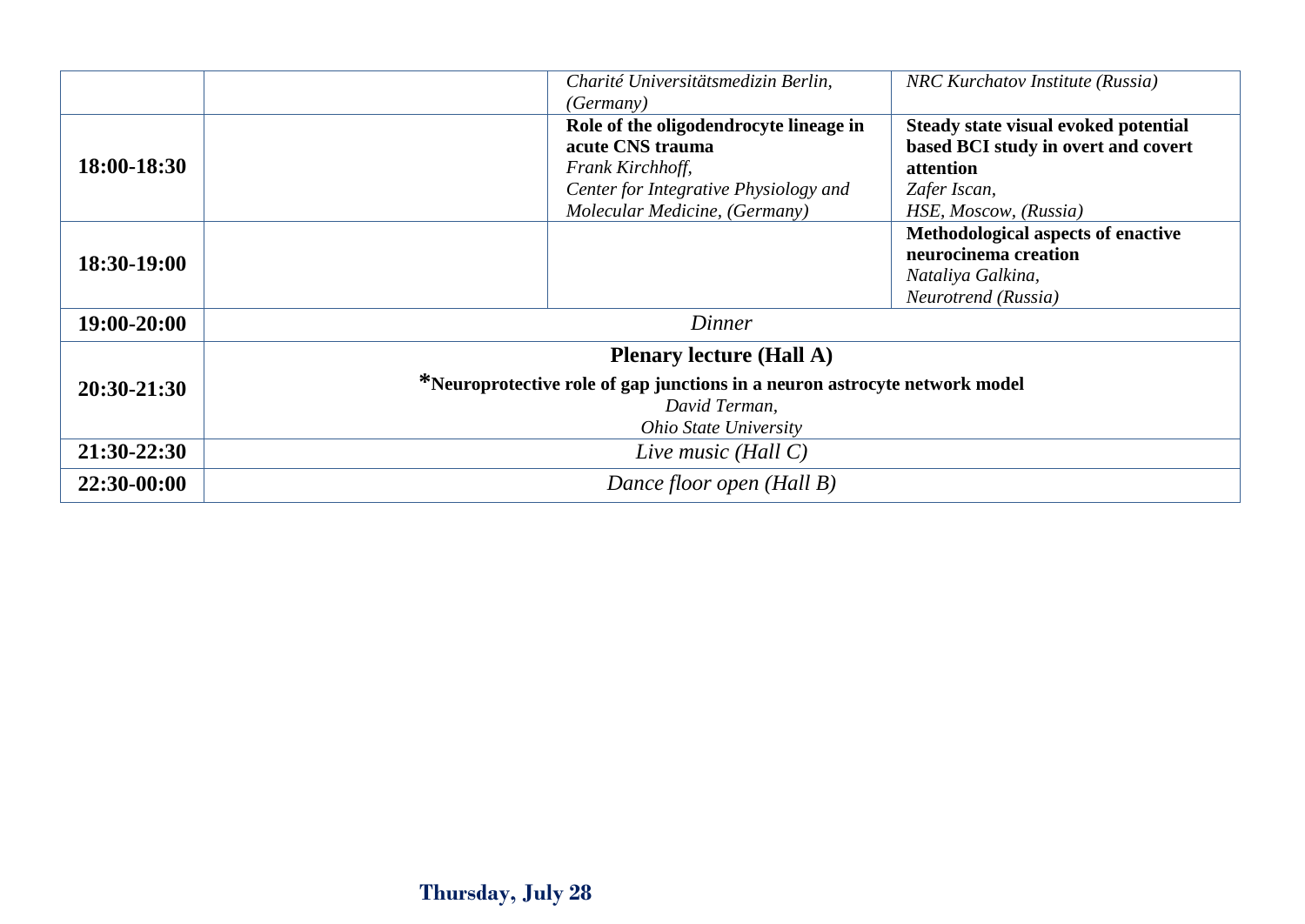| 8:00-9:00    | <b>Breakfast</b>                                              |                                                                  |                                           |
|--------------|---------------------------------------------------------------|------------------------------------------------------------------|-------------------------------------------|
|              | <b>Plenary lecture (Hall A)</b>                               |                                                                  |                                           |
| $9:00-9:50$  | *Epigenetic Regulation of Neuronal Connectivity in the Brain  |                                                                  |                                           |
|              | Azad Bonni,<br>Washington University School of Medicine (USA) |                                                                  |                                           |
|              | <b>Plenary lecture (Hall A)</b>                               |                                                                  |                                           |
| $9:50-10:40$ | *Modern Trends in Brain-Machine Interfaces                    |                                                                  |                                           |
|              | Mikhail Lebedev,                                              |                                                                  |                                           |
|              | Department of Neurobiology, Duke University, USA              |                                                                  |                                           |
| 11:00        | <b>Arrival in Yaroslavl</b>                                   |                                                                  |                                           |
| 11:00-15:30  | <b>Bus tour (Yaroslavl-Rostov)</b>                            |                                                                  |                                           |
| 16:00        | <b>Departure from Yaroslavl</b>                               |                                                                  |                                           |
| 15:30-16:30  | Lunch                                                         |                                                                  |                                           |
| 16:30-19:00  | NEUROENGINEERING,                                             | <b>MOLECULAR NEUROSCIENCE</b>                                    | <b>WORKSHOP BRAIN-COMPUTER</b>            |
|              | <b>COGNITIVE NAVIGATION (HALL A)</b>                          | (HALL B)                                                         | <b>INTERFACES (HALL C)</b>                |
|              | Chairman Alexander Pisarchik                                  | Chairman Shubha Tole                                             | Chairman Alexander Kaplan                 |
|              | 3D biodegradable scaffolds produced                           | <b>Amyloid Precursor Protein Maintains</b>                       | Rapid SSVEP mindspelling achieved         |
|              | by microstereolithography technique                           | <b>Constitutive and Adaptive Plasticity of</b>                   | with spatiotemporal beamforming           |
|              | for neural tissue engineering in                              | <b>Dendritic Spines in Adult Brain by</b>                        | Marc van Hulle.                           |
| 16:30-17:00  | experimental traumatic brain injury<br>Irina Mukhina,         | <b>Regulating Extracellular D-Serine</b><br><b>Concentration</b> | <b>KU Leuven</b> (Belgium)                |
|              | Nizhny Novgorod State Medical Academy                         | Jochen Herms,                                                    |                                           |
|              | (Russia)                                                      | Ludwig-Maximilians-Universität                                   |                                           |
|              |                                                               | München, (Germany)                                               |                                           |
|              | <b>Device for Electrophysiological Signal</b>                 | Pharmacological characterisation of                              | Detection of the EEG-correlates of        |
|              | <b>Recognition and Data Transmission on</b>                   | lactate-mediated signalling in central                           | subjective significance of visual stimuli |
| 17:00-17:30  | Wheelchairs                                                   | catecholaminergic neurons.                                       | Ilya Ganin,                               |
|              | Maxim Patrushev.                                              | Sergey Kasparov,                                                 | Lomonosov Moscow State University,        |
|              | Institute of Chemistry and Biology,                           | University of Bristol (UK)                                       | Lobachevsky State University of Nizhny    |
|              | <b>Immanuel Kant Baltic Federal University</b><br>(Russia)    |                                                                  | Novgorod, (Russia)                        |

## **Friday, July 29**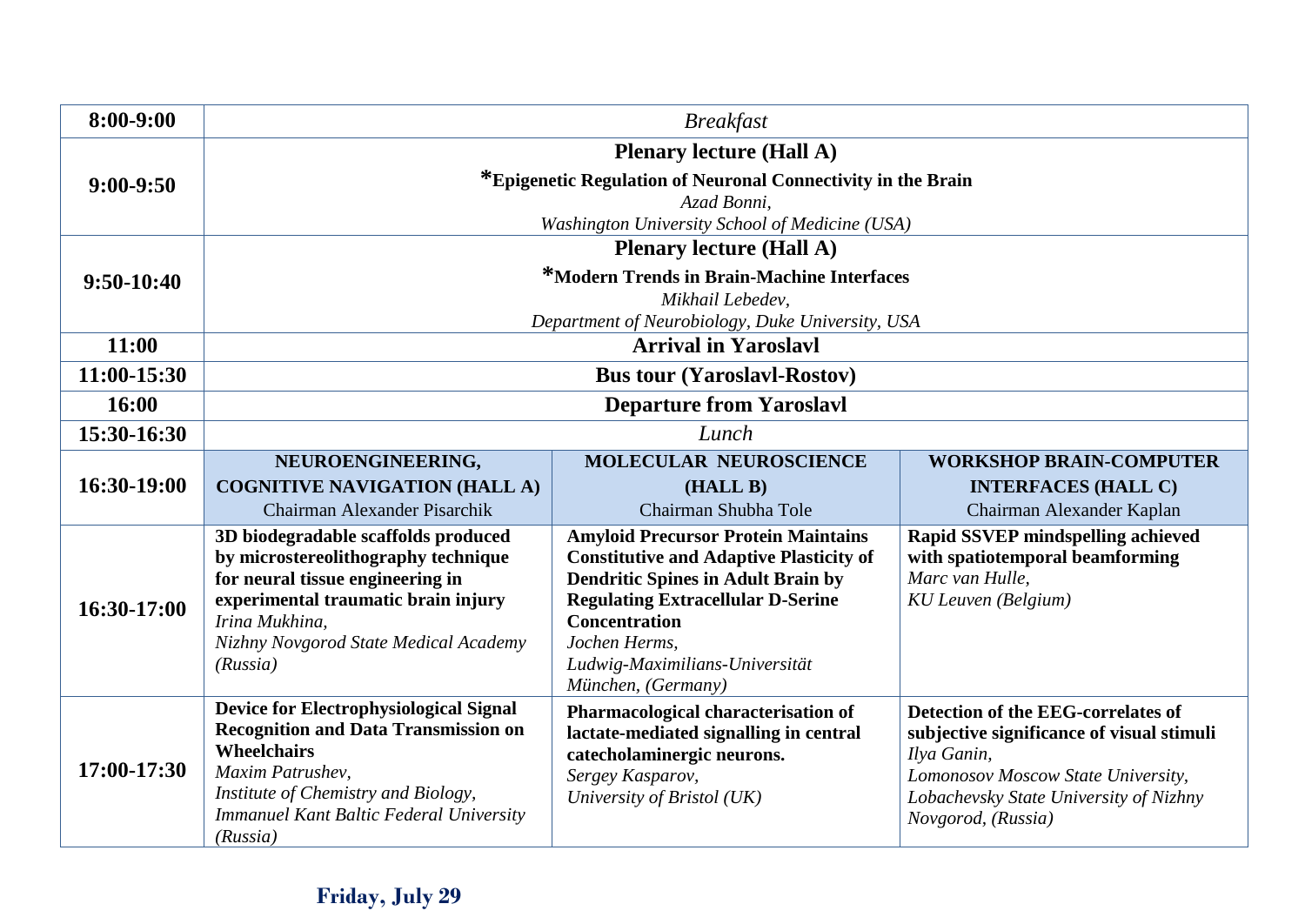| 17:30-18:00 | Neuroengineering methods in study<br>hippocampal neural circuits<br>Alexey Pimashkin,                                                                                                                   | Post-translational control of vesicular<br>release<br>Joern Steinert, |  |
|-------------|---------------------------------------------------------------------------------------------------------------------------------------------------------------------------------------------------------|-----------------------------------------------------------------------|--|
|             | Lobachevsky State University of Nizhny<br>Novgorod (Russia)                                                                                                                                             | MRC Toxicology Unit, (UK)                                             |  |
| 18:00-18:30 | Coffee break                                                                                                                                                                                            |                                                                       |  |
| 18:30-21:00 | <b>SELECTED REPORTS OF YOUNG SCIENTISTS (Hall B)</b>                                                                                                                                                    |                                                                       |  |
|             | Chairman Irina Mukhina                                                                                                                                                                                  |                                                                       |  |
| 18:30-18:45 | The Influence of Glial Cell Line-Derived Neurotrophic Factor and Modulated Activity of Endocannabinoid System on                                                                                        |                                                                       |  |
|             | <b>C3HMice Sustainability to Ischemic Brain Injury In Vivo</b>                                                                                                                                          |                                                                       |  |
|             | Helena Mitroshina, Lobachevsky State University of Nizhny Novgorod (Russia)<br>Ephrin class a reverse signaling guides callosal axon growth via efna 4-ntrk 2 receptor complex downstream of neurod 2/6 |                                                                       |  |
| 18:45-19:00 | Kuo Yan, Charité Universität smedizin Berlin, (Germany)                                                                                                                                                 |                                                                       |  |
|             | HP1 and Endogenous Retroviruses in the Brain                                                                                                                                                            |                                                                       |  |
| 19:00-19:15 | Andrew Newman, Charité Universität smedizin Berlin, (Germany)                                                                                                                                           |                                                                       |  |
| 19:15-19:30 | Design of optoelectronic interface between neuron-like generation and living neuron<br>Mikhail Mischenko, Lobachevsky State University of Nizhny Novgorod (Russia)                                      |                                                                       |  |
| 19:30-19:45 | Development of tactile feedback loop based on skin vibro-stimulation for brain-computer interface<br>Alexey Pimashkin, Lobachevsky State University of Nizhny Novgorod (Russia)                         |                                                                       |  |
| 19:45-20:00 | A human-machine interface built on sEMG toolkit with artificial neuralnetwork feature classifier<br>Innokentiy Kastalskiy, Lobachevsky State University of Nizhny Novgorod (Russia)                     |                                                                       |  |
| 20:00-20:15 | Computational model of neural-glial-ecm interactions<br>Sergey Stasenko, Lobachevsky State University of Nizhny Novgorod (Russia)                                                                       |                                                                       |  |
| 20:15-20:30 | The dependence on noise of STDP-driven synchronization at neural network<br>Sergey Lobov, Lobachevsky State University of Nizhny Novgorod (Russia)                                                      |                                                                       |  |
| 20:30-20:45 | <b>Experimental Studies of Anticipative Dynamics in Neuronal Networks</b><br>José Jiun-Shian Wu, Institute of Physics, Academia Sinica, Taipei (Taiwan)                                                 |                                                                       |  |
| 21:00       |                                                                                                                                                                                                         | Party ( <i>Hall A</i> )                                               |  |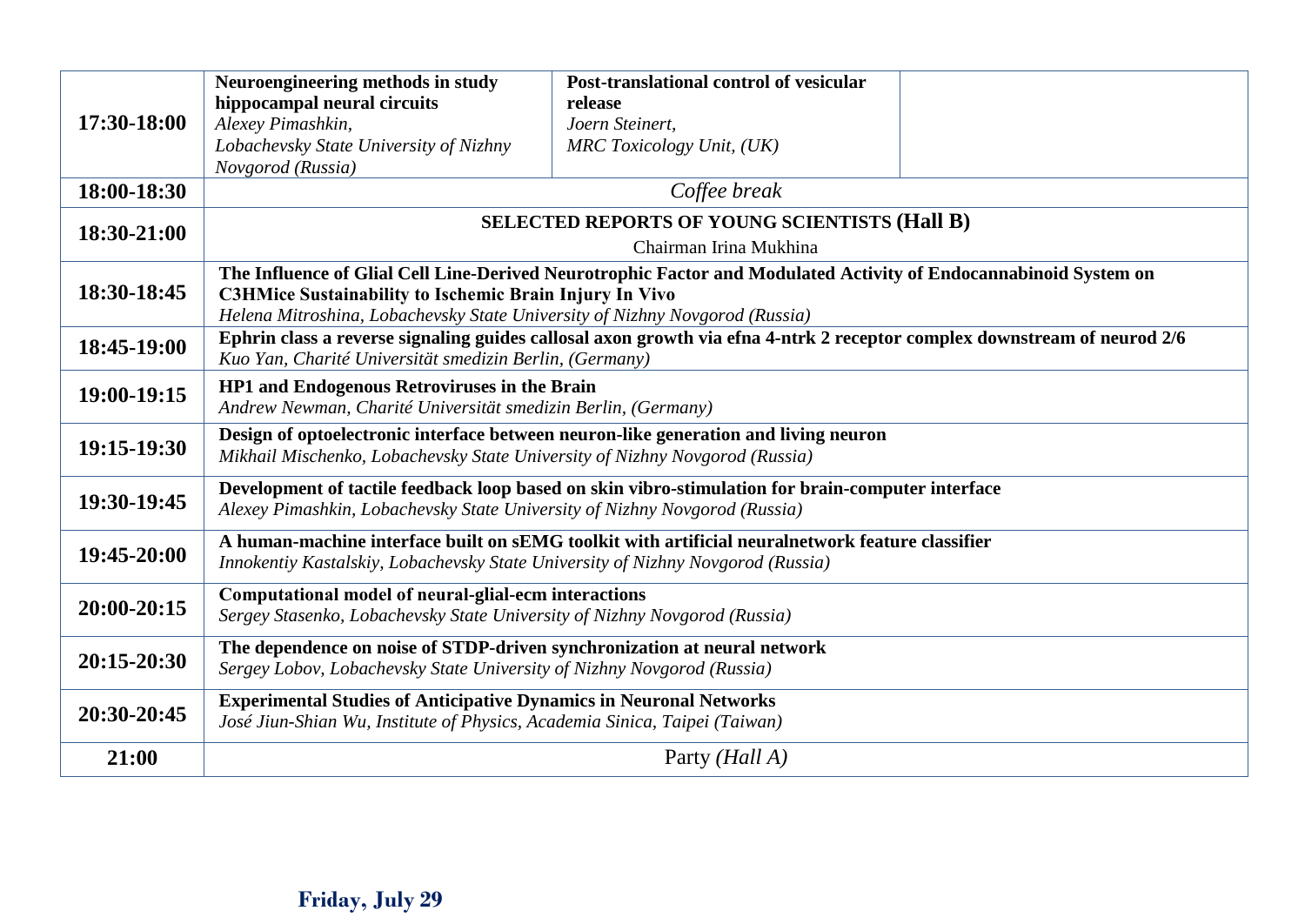| $7:00 - 8:00$ | <b>Breakfast</b>                                                                                                                         |  |  |
|---------------|------------------------------------------------------------------------------------------------------------------------------------------|--|--|
| 8:00          | <b>Arrival in Gorodets</b>                                                                                                               |  |  |
| 8:00-10:00    | <b>Excursion</b>                                                                                                                         |  |  |
|               | <b>Plenary lecture (Hall A)</b>                                                                                                          |  |  |
| $10:00-10:50$ | *Wave dynamics for real-time cognitive navigation in complex environments<br>Valeri Makarov,<br>Complutense University of Madrid (Spain) |  |  |
| $10:50-12:00$ | <b>Round Table</b>                                                                                                                       |  |  |
| 12:00-12:30   | Coffee break                                                                                                                             |  |  |
| 12:30-13:30   | <b>Closing session</b>                                                                                                                   |  |  |
| 13:30-14:30   | Lunch                                                                                                                                    |  |  |
| 17:00         | <b>Arrival in Nizhny Novgorod</b>                                                                                                        |  |  |
| 17:00-19:00   | Visit to the laboratories of the UNN Institute of Neuroscience                                                                           |  |  |
| 19:00-23:00   | Departure of participants                                                                                                                |  |  |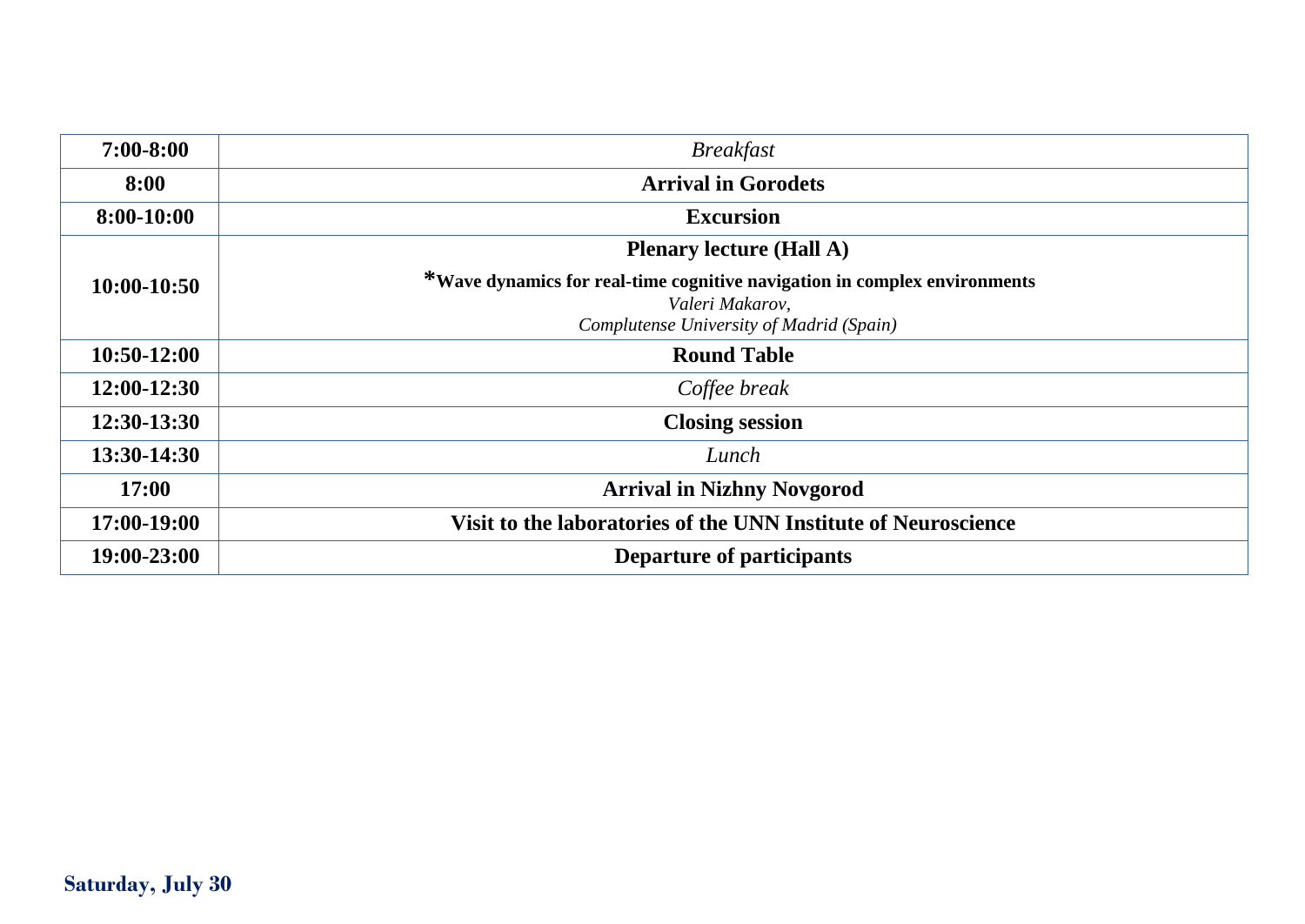#### **Poster Session I**

1. Role of Hypothalamic Glycine Receptors in Regulation of Male Sexual Behavior in Rats

N.A. Titova, Z.D. Zhuravleva, M. Druzin, I.V. Mukhina Neurotechnologies Department, Lobachevsky State University Of Nizhny Novgorod, Russia

2. Network  $Ca^{2+}$ - Cell Activity Field  $CA_3$  Hippocampal Slices of Rat Early and Late Postnatal Development

Y.I. Mitaeva, A.M. Mozherov, I.V. Mukhina

Lobachevsky State University of Nizhny Novgorod, Nizhny Novgorod, Russia;

3. Identification of Novel Mutations Causing Malformations in Cortical Development by ENU Induced Mutagenesis in the Mouse E.V. Borisova, A.A. Babaev, M.V. Turovskaya, E.A. Turovsky, V.S. Tarabykin Lobachevsky State University of Nizhny Novgorod, Nizhny Novgorod, Russia.

4. Use of Optogenetic Technology in Cell Culture Models, Implantable Device to Works in Slices and Live Animals

A.I. Erofeev, O.A. Zakharova, M.V. Matveev, S.G. Terekhin, I.B. Bezprozvanny, O.L. Vlasova

Molecular Neurodegeneration Lab, Peter the Great Polytechnic University, Saint-Petersburg, Russia.

Department of Medical Physics, Peter the Great St. Petersburg Polytechnic University, Saint-Petersburg, Russia

5. Stimulus Induced Plasticity in Dissociated Neuronal Network with Direct **Connectivity** 

V.N.Kolpakov, Y.I. Pigareva , A.A. Gladkov, E.I. Malishev, A.Y. Bukatin, A.S. Pimashkin, V.B. Kazantsev , I.V. Mukhina

Lobachevsky State University of Nizhny Novgorod, Nizhny Novgorod, Russia

6. Unidirectional Axon Growth in Microchannels of Various Shapes Y.I. Pigareva, A.A. Gladkov, V.N. Kolpakov, A.S. Pimashkin, A.Y. Bukatin, E.I. Malishev, I.V. Mukhina and V.B. Kazantsev

Department of Neuroengineering, Center of Translational Technologies, Lobachevsky State University of Nizhny Novgorod, Nizhny Novgorod, Russia

7. The Role of Sip1 in the Spine Density of Neocortical Neurons V.A. Salina, E.A. Turovsky, M.V. Turovskaya, A.A. Babaev, V.S. Tarabykin, M. Rosario

Institute of Biology and Biomedicine, Lobachevsky State University of Nizhny Novgorod, Russia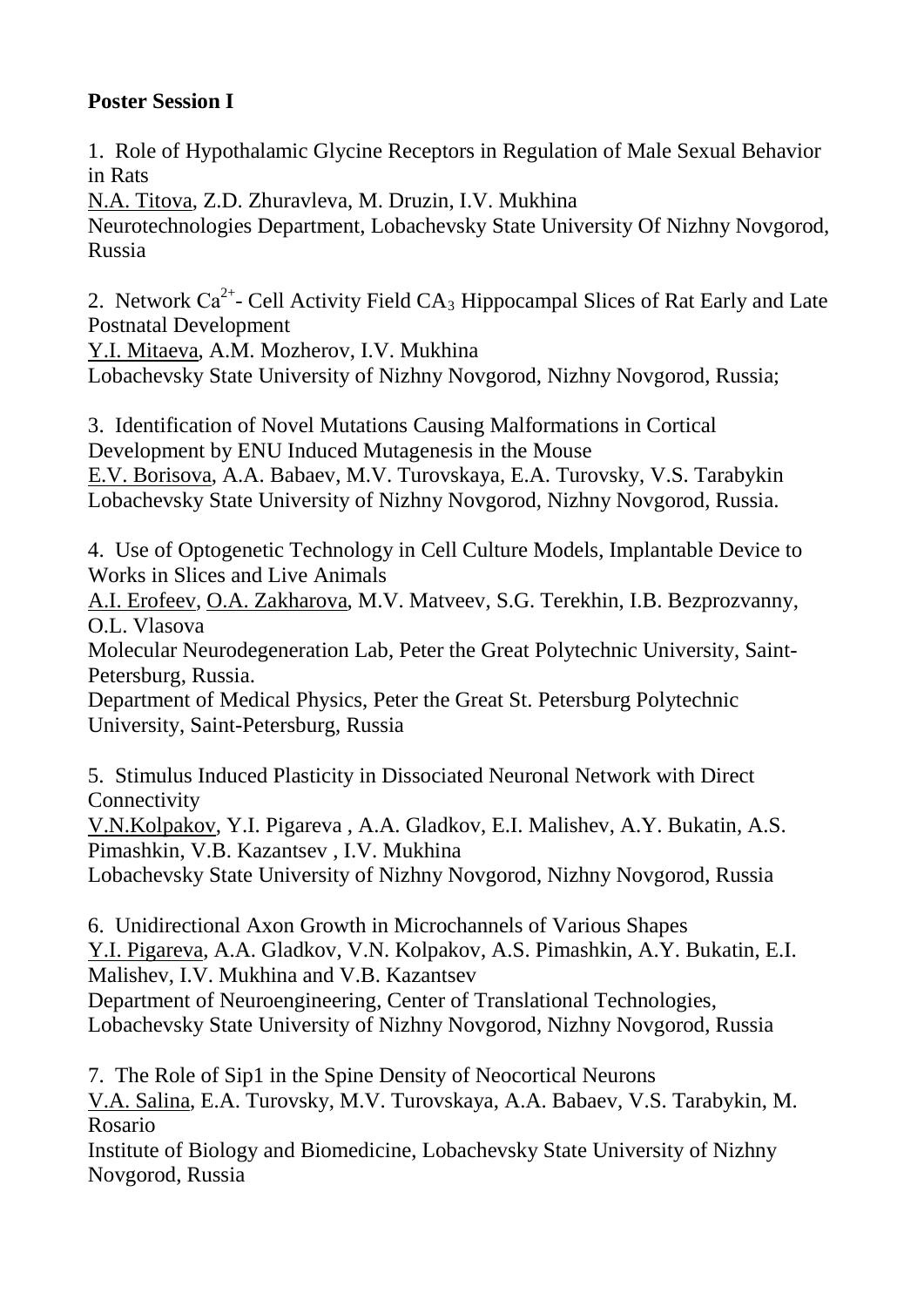Institute for Cell and Neurobiology, Center for Anatomy, Charité-Universitätsmedizin Berlin, Germany

8. Up- and Down-Regulation of H-Channels Conductance in CA1 Hippocampal **Neurons** 

M.S. Doronin, Yu.V. Dembitskaya, A.V. Semyanov Institute of Neuroscience, Lobachevsky State University of Nizhny Novgorod, Nizhny Novgorod, Russia

9. Multistable Dynamics in the Motif of Inhibitory Coupled Rulkov Neurons T. A. Levanova, A.O. Kazakov, G. V. Osipov Lobachevsky State University of Nizhny Novgorod, Nizhny Novgorod, Russia

10. Effect of Previous Neuronal Activity on Characteristics of Action Potentials E.N. Vasileva and A.V. Semyanov Institute of Neuroscience, Lobachevsky State University of Nizhny Novgorod,

Nizhny Novgorod, Russia

11. Lactate and Ketone Bodies Regulate Astrocytic Calcium Dynamics in Early Postnatal Development

A. Lebedeva, E. Shishkova, A. Semyanov

Institute of Neuroscience, Lobachevsky State University of Nizhny Novgorod, Nizhny Novgorod, Russia

12. The Effects of Caloric Restriction and Western Diet on Astrocytes A. Lebedeva, A. Plata, V. Tovpyga, P. Denisov, S. Makovkin, A. Semyanov Institute of Neuroscience, Lobachevsky State University of Nizhny Novgorod, Nizhny Novgorod, Russia

13. Learning in Coupled Neural Networks with Heteroclinic Circuits A.O. Selskii and V.A. Makarov Lobachevsky State University of Nizhny Novgorod, Nizhny Novgorod, Russia

14. Region- and Age-Dependent Heterogeneity of Receptors Involved in Calcium Signaling and SLC-Family Transporters in Rat Astrocytes O. Tuchina, I. Dominova, L. Klimaviciusa, N. Filiakova, A. Vasilev, M. Patrushev, V. Kasymov Immanuel Kant Baltic Federal University, Kaliningrad, Russia

15. Model of Neuronal Activity in Cultural Network with Energy Feedback F.D.Iudin, D.I. Iudin, A.N. Gorban, T.A. Tyukina, I.V. Mukhina, V.B. Kazantsev, and I.Yu. Tyukin Lobachevsky State University of Nizhni Novgorod, Nizhni Novgorod, Russia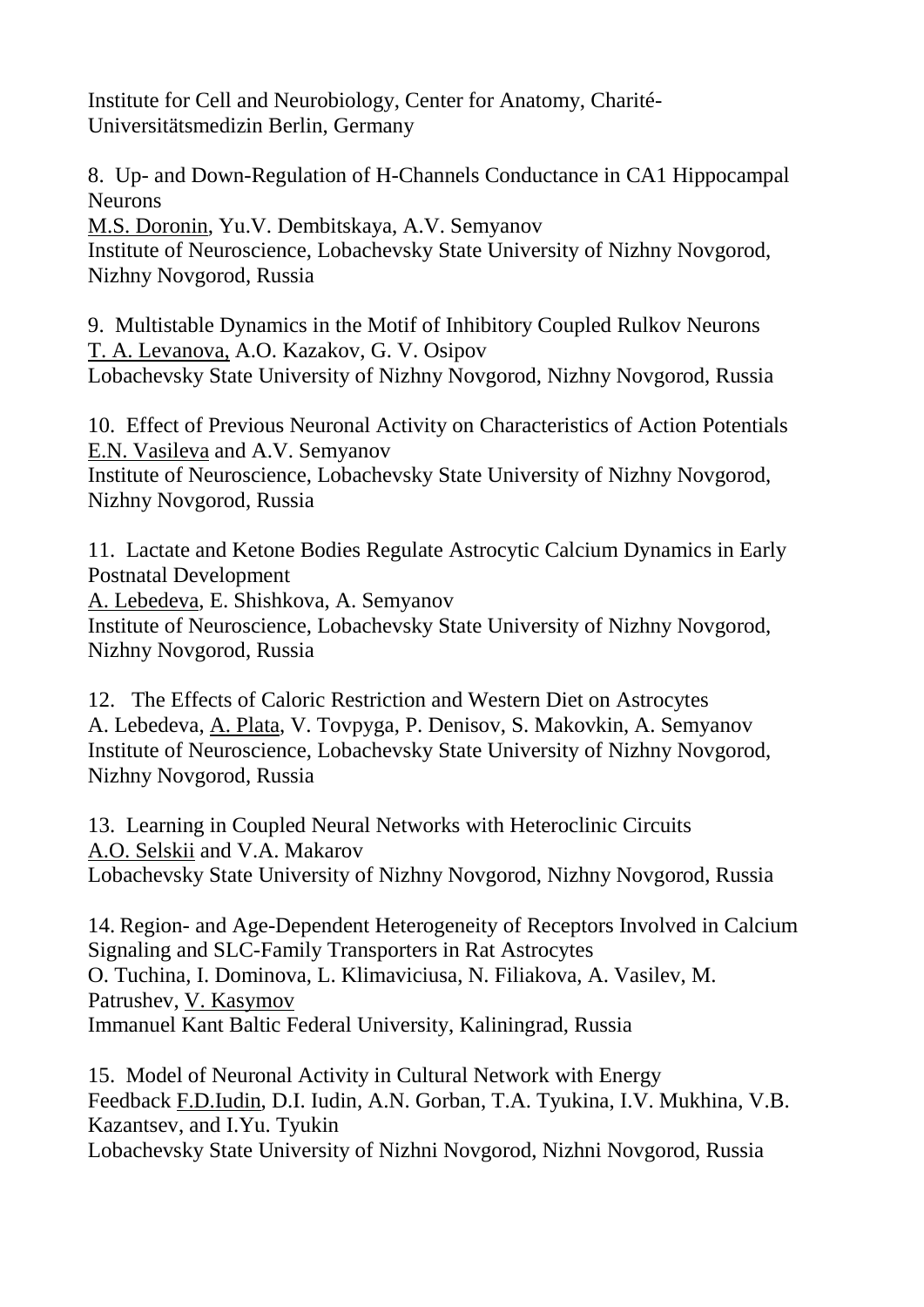16. Analysis of the Brain Activity in Rodents Being Under Influence of General Anesthesia M. O. Zhuravlev, O. I. Moskalenko, A. A. Koronovskii, A. E. Hramov, S.A. Lobov, V. A. Makarov Saratov State University, Russia

17. Sip 1-Mutation Causes A Disturbance in Activity of Nmda- and Ampa Receptors of Neurons in Cerebral Cortex M.V. Turovskaya, A.A. Babaev, E.A. Turovsky, V.S. Tarabykin Lobachevsky State University of Nizhny Novgorod

18. VMAT2 in astrocytes regulates morphology of pyramidal neurons in developing PFC by modulating extracellular levels of dopamine Pucci L, Tamara Z, Petrelli F , Cali C1, Dellerac G, Kirchhoff F, Déglon N, Giros B,Edwards R, Mothet JP, Paola Bezzi

Department of Fundamental Neuroscience (DNF), University of Lausanne (UNIL), Lausanne, Switzerland.

#### **Poster Session II**

1. Adenoviral Vectors Expression in Human Astrocytic Glioma Cells and Primary Astrocytes Monocultures

N.V. Ponomareva, S. A. Tutukova, E.V. Mitroshina, A.V. Lebedeva, E.A. Epifanova, T.A. Mishchenko, M.V. Vedunova, A.A. Babaev

Lobachevsky State University of Nizhny Novgorod, Nizhny Novgorod, Russia

2. Sigma-1 Receptor is a Potential Drug Target for Neuropathology Treatment A.V. Bolshakova, V.A. Zhemkov , A.N. Gainullina, E.O. Kukanova, S.A. Korban, I.B. Bezprozvanny

Laboratory of Molecular Neurodegeneration, Peter the Great St. Petersburg Polytechnic University, Russia

3. Сreating of Adenoassotiated Viral Vector for Expressing of Neurotrophic Factor BDNF in Neuronal Cells

E.A. Epifanova, E.V. Mitroshina, A.A. Babaev Lobachevsky State University of Nizhny Novgorod, Nizhny Novgorod, Russia

4. Metabolic Therapy in Post-Traumatic Period of Craniocerebral Trauma A.V. Shumilova, A. V. Deryugina and G. A. Boyarinov Lobachevsky State University of Nizhny Novgorod, Nizhny Novgorod, Russia

5. Effort and Reward Based Decision Making in Individuals at High Risk of Depression

V. Samborska and J. Roiser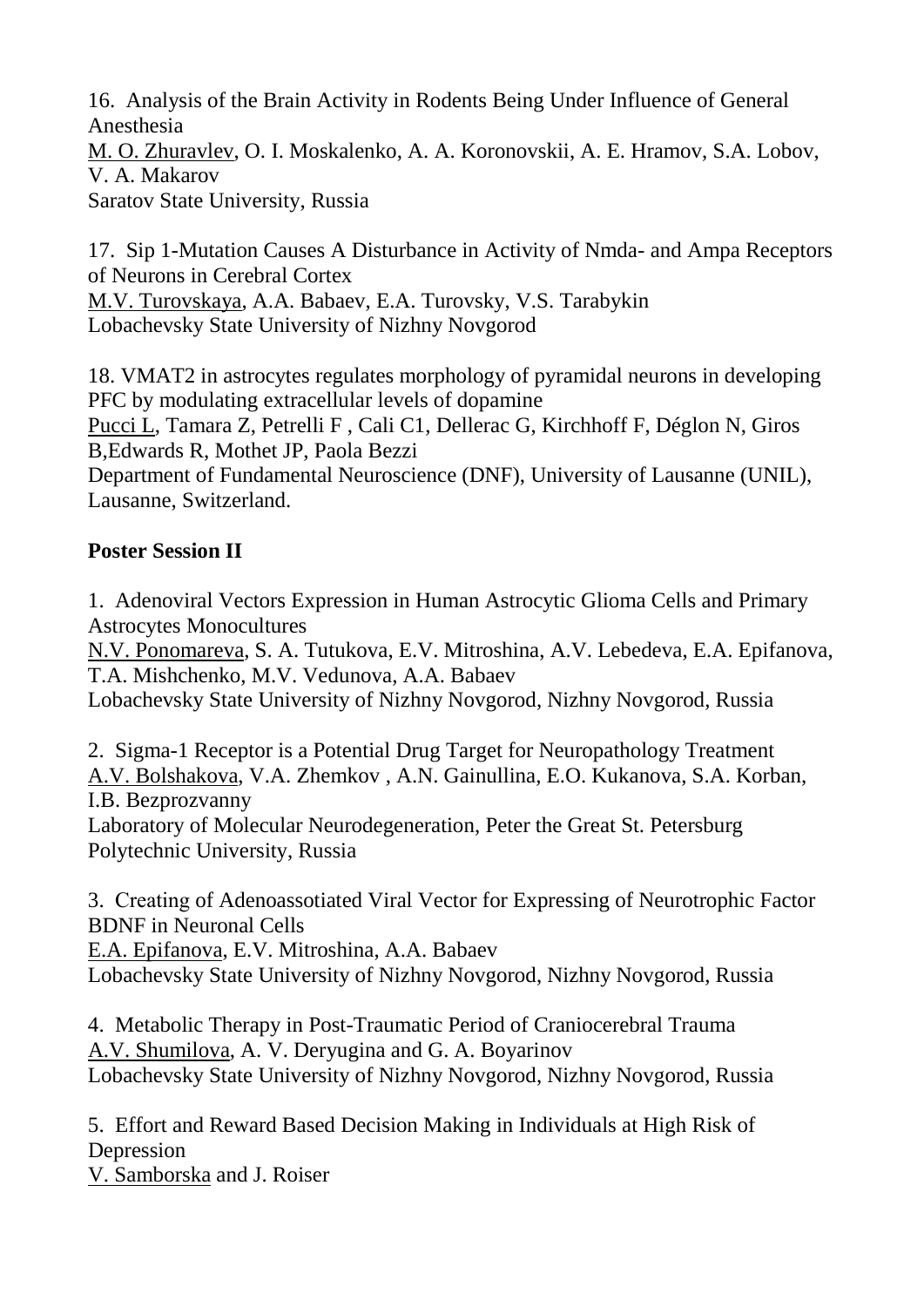University College London, London, United Kingdom; University College London, London, United Kingdom

6. Complex Behavior in Cyclic Competition Bimatrix Games C. Olszowiec Departament de Fisica, Universitat Politecnica de Catalunya, Terrassa, Barcelona, Spain

7. The Implementation of the Cost-Effective and Adaptive Two-Photon Microscope for Neuroscience A.V. Popov, M.S. Doronin, Y.V. Dembitskaya, A.V. Semyanov Lobachevsky State University of Nizhny Novgorod, Nizhny Novgorod, Russia

8. Studying on-off Firing Patterns in the Network of Coupled Hodgkin-Huxley Neurons in the Presence of Noise P.M. Esir, A.Yu. Simonov, S.Yu. Gordleeva Lobachevsky State University, Nizhny Novgorod, Russia

9. Two-Theta Neuron Model: Novel Phase Reduced Model Explored in Central Pattern Generators A. Kelley and A. Shilnikov Georgia State University, 100 Piedmont Ave SE, Atlanta, USA

10. Development of a Method for the Estimation of Gap-Junctional Parameters I. Falk and Y. Timofeeva Mathematics institute, University of Warwick, Coventry, CV4 7AL, UK

11. Analytical and Numerical Study of Finite-Size-Induced Transitions to Synchrony in Oscillator Ensembles with Nonlinear Global Coupling C. Gong and A. Pikovsky University of Potsdam, Potsdam, Germany

12. Whether the Motor Cortex Excitability Changes during Control of Phantom Hand Within P300-Based BCI Contour N.V.Syrov, D.D.Zhigulskaya, D.A.Kirjanov, S.V.Borisov, A.Ya.Kaplan Lomonosov Moscow State University, Moscow, Russian Federation Lobachevsky State University of Nizhni Novgorod, Nizhni Novgorod, Russia

13. Is There a Connection between BCI Performance and the Neurophysiological Effects of Motor Imagery?

L.V. Yakovlev,A.N. Vasilyev, S.P. Liburkina and A.Y. Kaplan Lomonosov Moscow State University, Moscow, Russian Federation Pirogov National Russian Medical University, Moscow, Russia